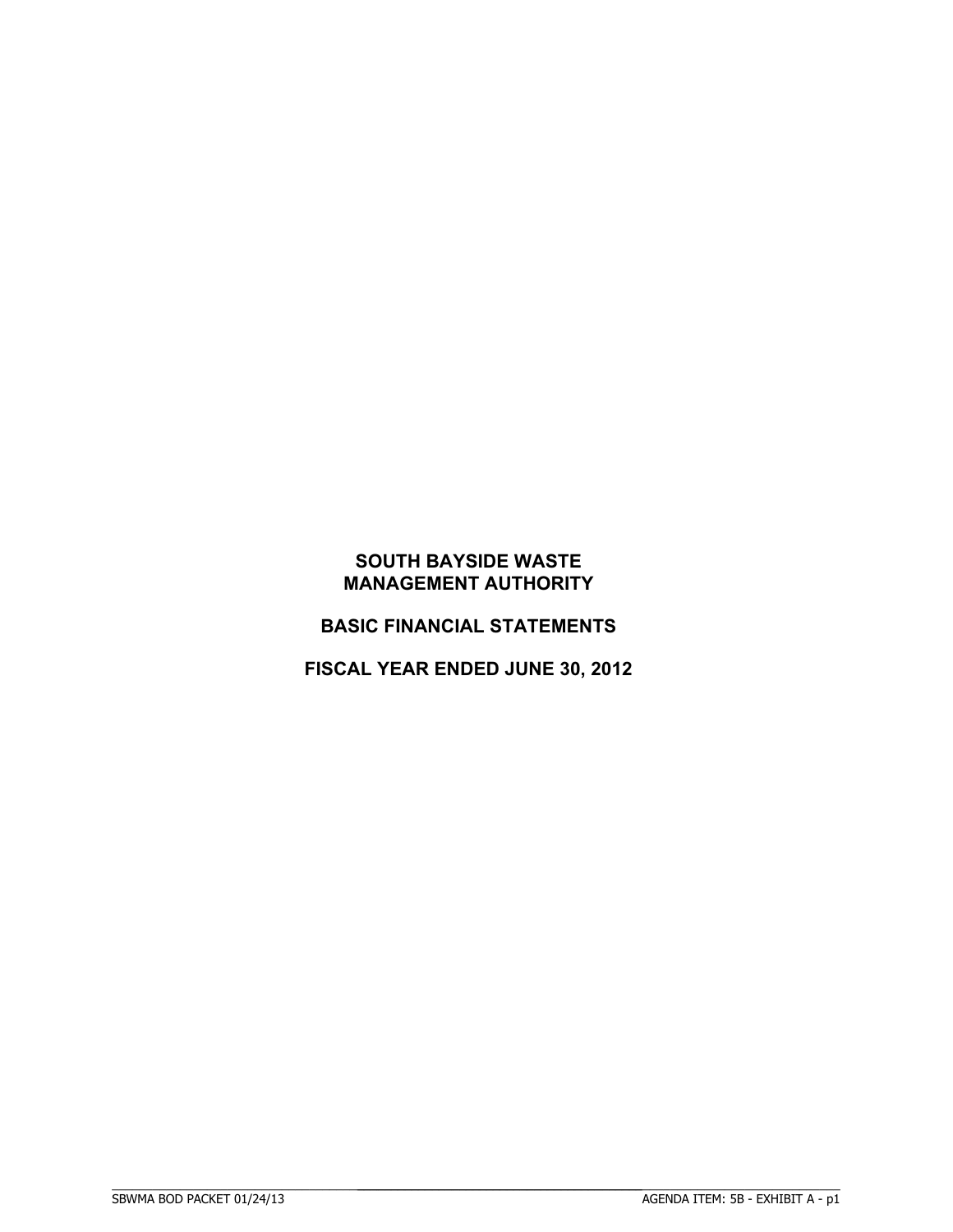BASIC FINANICAL STATEMENTS

FISCAL YEAR ENDED JUNE 30, 2012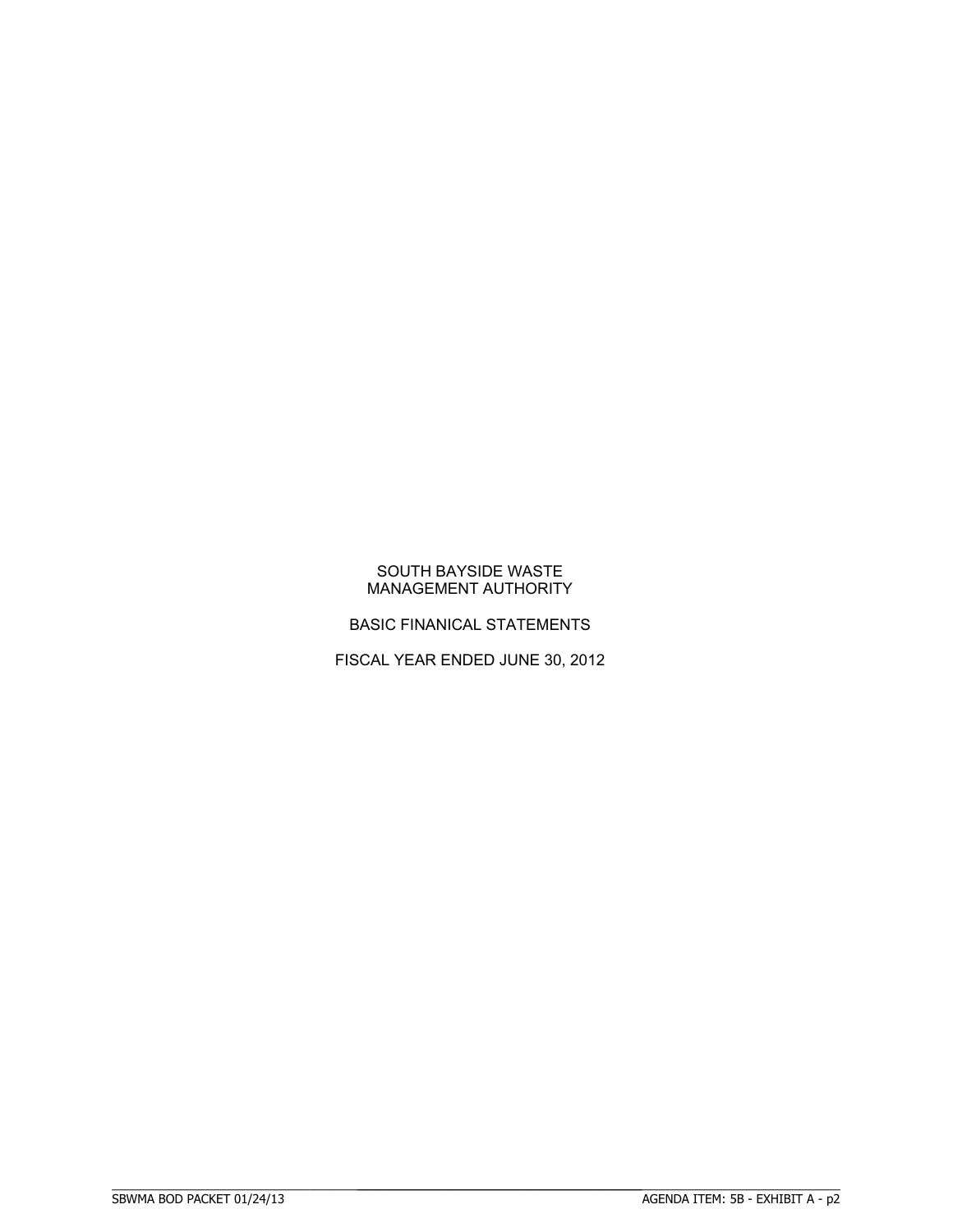# BASIC FINANCIAL STATEMENTS

# FISCAL YEAR ENDED JUNE 30, 2012

## Table of Contents

## Page

| BASIC FINANCIAL STATEMENTS                  |    |
|---------------------------------------------|----|
|                                             |    |
| Statement of Revenues, Expenses and Changes |    |
|                                             | 10 |
|                                             |    |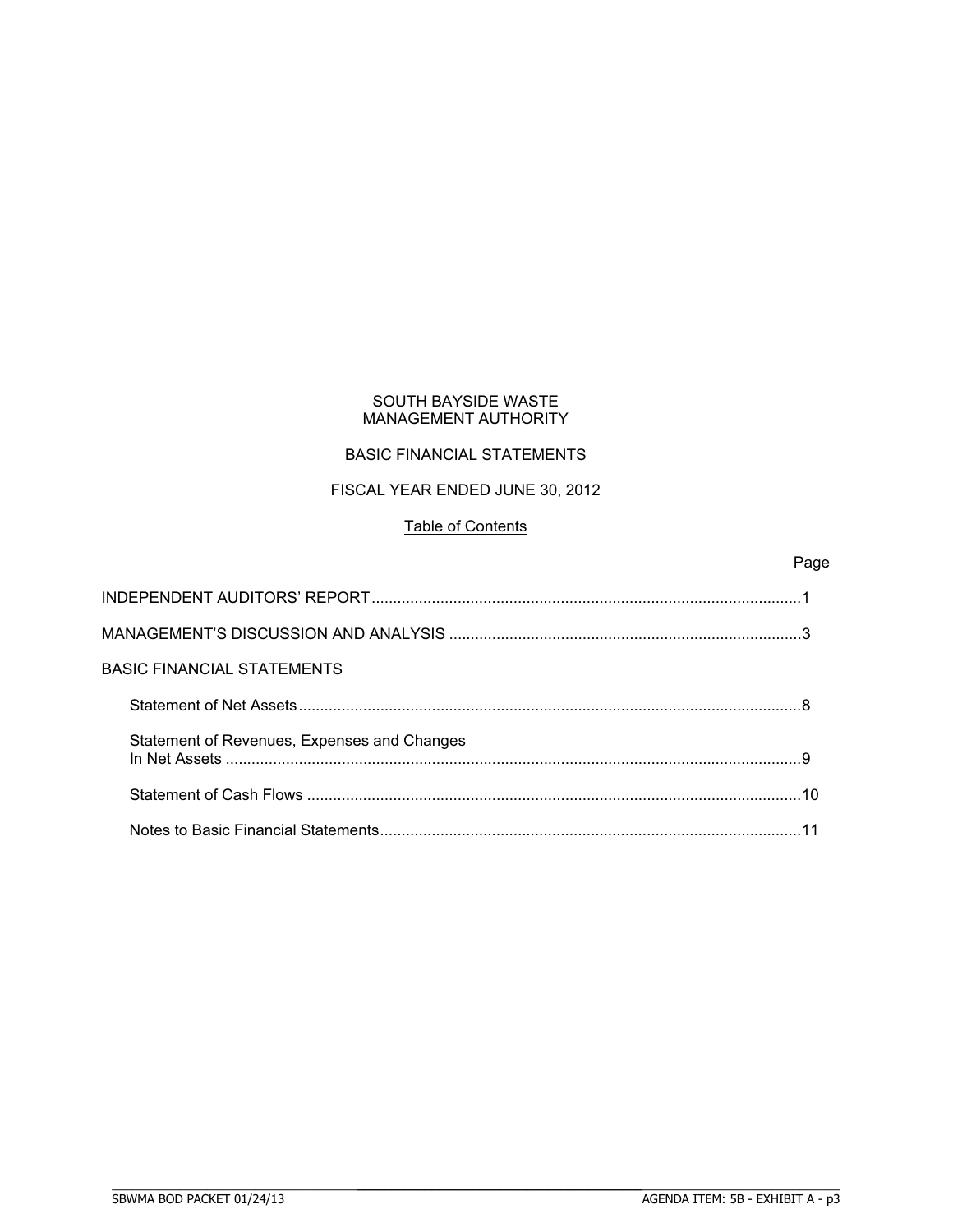

 $\bullet$  Brandon W. Burrows, CPA  $\bullet$  David E. Hale, CPA, CFP

- A Professional Corporation
- Donald G. Slater, CPA
- Richard K. Kikuchi, CPA
- Susan F. Matz, CPA
- Shelly K. Jackley, CPA
- Bryan S. Gruber, CPA
- $\bullet$  Deborah A. Harper, CPA

#### INDEPENDENT AUDITORS' REPORT

To Members of the Board of Directors of the South Bayside Waste Management Authority San Carlos, California

We have audited the statement of net assets of the South Bayside Waste Management Authority (the "Authority"), San Carlos, California, as of and for the year ended June 30, 2012, and the related statement of revenues, expenses and changes in net assets, and statement of cash flows for the year then ended. These financial statements are the responsibility of the Authority's management. Our responsibility is to express an opinion on these financial statements based on our audit.

We conducted our audit in accordance with auditing standards generally accepted in the United States of America and the standards applicable to financial audits contained in *Government Auditing Standards*, issued by the Comptroller General of the United States. Those standards require that we plan and perform the audit to obtain reasonable assurance about whether the financial statements are free of material misstatement. An audit includes examining, on a test basis, evidence supporting the amounts and disclosures in the financial statements. An audit also includes assessing the accounting principles used and the significant estimates made by management, as well as evaluating the overall financial statement presentation. We believe that our audit provides a reasonable basis for our opinion.

In our opinion, the financial statements referred to above present fairly, in all material respects, the net assets of the Authority, as of June 30, 2012, and the results of its operations and cash flows for the year then ended in conformity with accounting principles generally accepted in the United States of America.

In accordance with *Government Auditing Standards*, we have also issued our report dated December 10, 2012, on our consideration of the Authority's internal control over financial reporting and on our tests of its compliance with certain provisions of laws, regulations, contracts, and grant agreements and other matters. The purpose of that report is to describe the scope of our testing of internal control over financial reporting and compliance and the results of that testing, and not to provide an opinion on internal control over financial reporting or on compliance. That report is an integral part of an audit performed in accordance with *Government Auditing Standards* and should be considered in assessing the results of our audit.

Accounting principles generally accepted in the United States of America require that the management's discussion and analysis as listed in the table of contents be presented to supplement the basic financial statements. Such information, although not a part of the basic financial statements, is required by the Governmental Accounting Standards Board, who considers it to be an essential part of financial reporting for placing the basic financial statements in an appropriate operational, economic, or historical context. We have applied certain limited procedures to the required supplementary information in accordance with auditing standards generally accepted in the United States of America, which consisted of inquiries of

Lance, Soll & Lunghard, LLP 203 North Brea Boulevard • Suite 203 • Brea. CA 92821 • TEL: 714.672.0022 • Fax: 714.672.0331 www.lslcpas.com **Orange County • Temecula Valley • Silicon Valley** 

BBBBBBBBBBBBBBBBBBBBBBBBBBBBBBBBBBBBBBBBBBBBBBBBBBBBBBBBBBBBBBBBBBBBBBB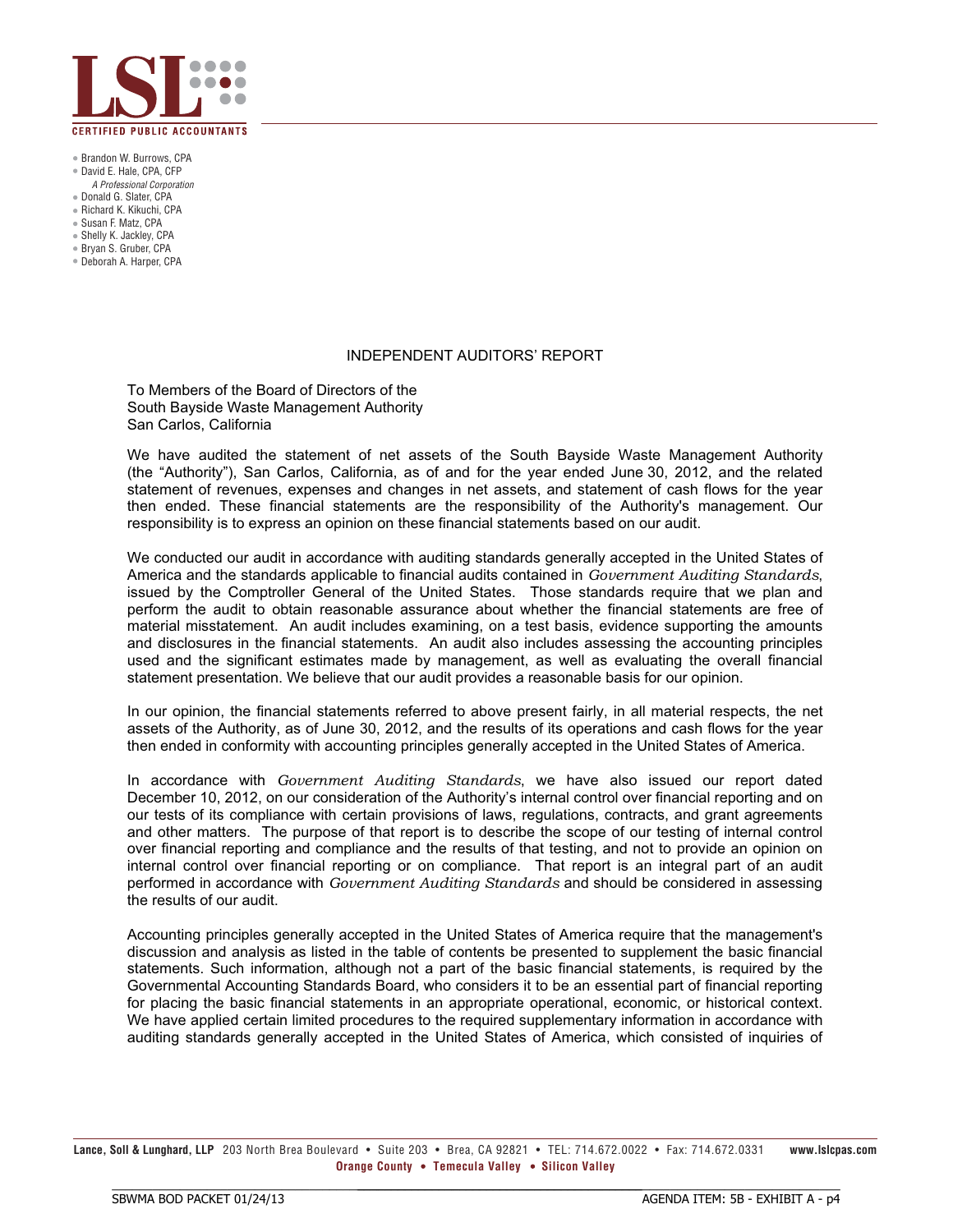

To Members of the Board of Directors of the South Bayside Waste Management Authority San Carlos, California

management about the methods of preparing the information and comparing the information for consistency with management's responses to our inquiries, the basic financial statements, and other knowledge we obtained during our audit of the basic financial statements. We do not express an opinion or provide any assurance on the information because the limited procedures do not provide us with sufficient evidence to express an opinion or provide any assurance.

Lance, Soll & Lunghard, LLP

Brea, Cal ifornia December 10, 2012

BBBBBBBBBBBBBBBBBBBBBBBBBBBBBBBBBBBBBBBBBBBBBBBBBBBBBBBBBBBBBBBBBBBBBBB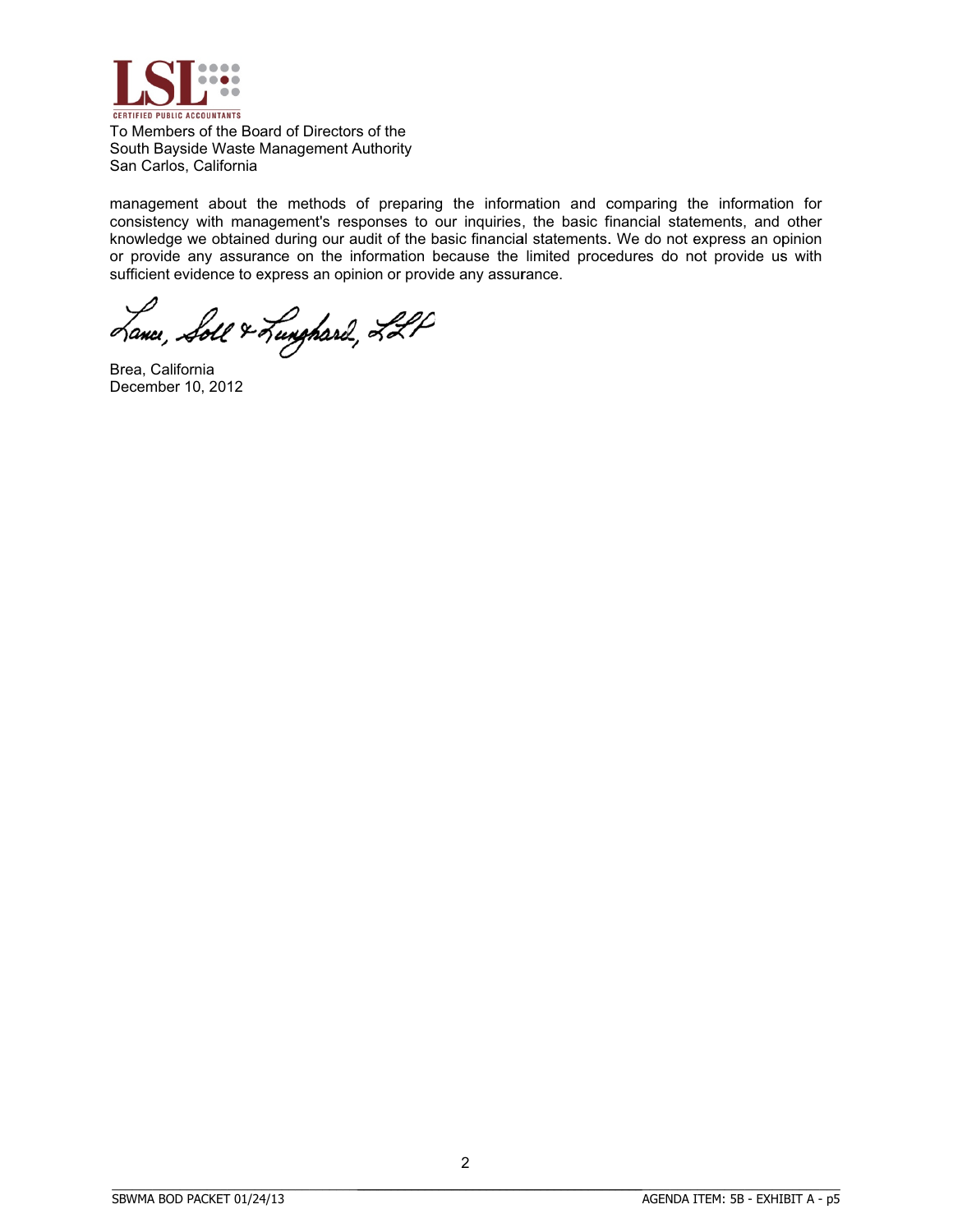# **SOUTH BAYSIDE WASTE MANAGEMENT AUTHORITY Management's Discussion and Analysis June 30, 2012**

This Management's Discussion and Analysis (MD&A) section presents an overview and analysis of the financial performance of the South Bayside Waste Management Authority (SBWMA) for the fiscal year ended June 30, 2012. It should be read in conjunction with the audited financial statements that follow this section.

## **OVERVIEW OF THE FINANCIAL STATEMENTS**

The SBWMA's financial statements include:

*Statement of Net Assets* presents information on the SBWMA's assets and liabilities as of yearend, with the difference between the two reported as net assets. Over time, increases or decreases in net assets may serve as a useful indicator of whether the financial position of the Authority is improving or deteriorating.

*Statement of Revenues, Expenses, and Changes in Net Assets* presents the results of the SBWMA's operations over the course of the fiscal year and information as to how the net assets changed during the year. These statements can be used as an indicator of the extent to which the Authority has successfully recovered its costs through user fees and other charges.

*Statement of Cash Flows* presents changes in cash and cash equivalents resulting from operational, capital, non-capital, and investing activities. The statement summarizes the annual flow of cash receipts and cash payments, without consideration of the timing of the event giving rise to the obligation or receipt and exclude non-cash accounting measures of depreciation or amortization of assets.

*Notes to Financial Statements* provide information that is essential to a full understanding of the financial statements that is not displayed on the face of the financial statements.

## **FINANCIAL ANALYSIS**

The following table summarizes the Authority's changes in net assets from last year to this year.

## **Table 1 Comparative Net Assets June 30, 2012 and 2011**

|                                                 | <b>FY2012</b>    | <b>FY2011</b> | \$ Change          | % Change  |
|-------------------------------------------------|------------------|---------------|--------------------|-----------|
| Current and other assets                        | 24,166,865<br>S. | \$25,863,687  | (1,696,822)<br>S   | $-6.6%$   |
| Capital assets, net of depreciation             | 62,355,202       | 64, 131, 415  | (1,776,213)        | $-2.8\%$  |
| Total assets                                    | 86,522,067       | 89,995,102    | (3,473,035)        | $-3.9\%$  |
| Long-term debt outstanding                      | 56,679,747       | 56,687,247    | (7,500)            | $0.0\%$   |
| Other liabilities                               | 6,338,147        | 8,515,936     | (2,177,789)        | $-25.6%$  |
| Total liabilities                               | 63,017,894       | 65,203,183    | (2,185,289)        | $-3.4\%$  |
| Net assets:                                     |                  |               |                    |           |
| Invested in capital assets, net of related debt | 10,449,154       | 15,589,135    | (5,139,981)        | $-33.0\%$ |
| Unrestricted                                    | 13,055,019       | 9,202,784     | 3,852,235          | 41.9%     |
| Total net assets                                | 23,504,173       | \$24,791,919  | (1, 287, 746)<br>S | $-5.2\%$  |

BBBBBBBBBBBBBBBBBBBBBBBBBBBBBBBBBBBBBBBBBBBBBBBBBBBBBBBBBBBBBBBBBBBBBBBBBBBBBB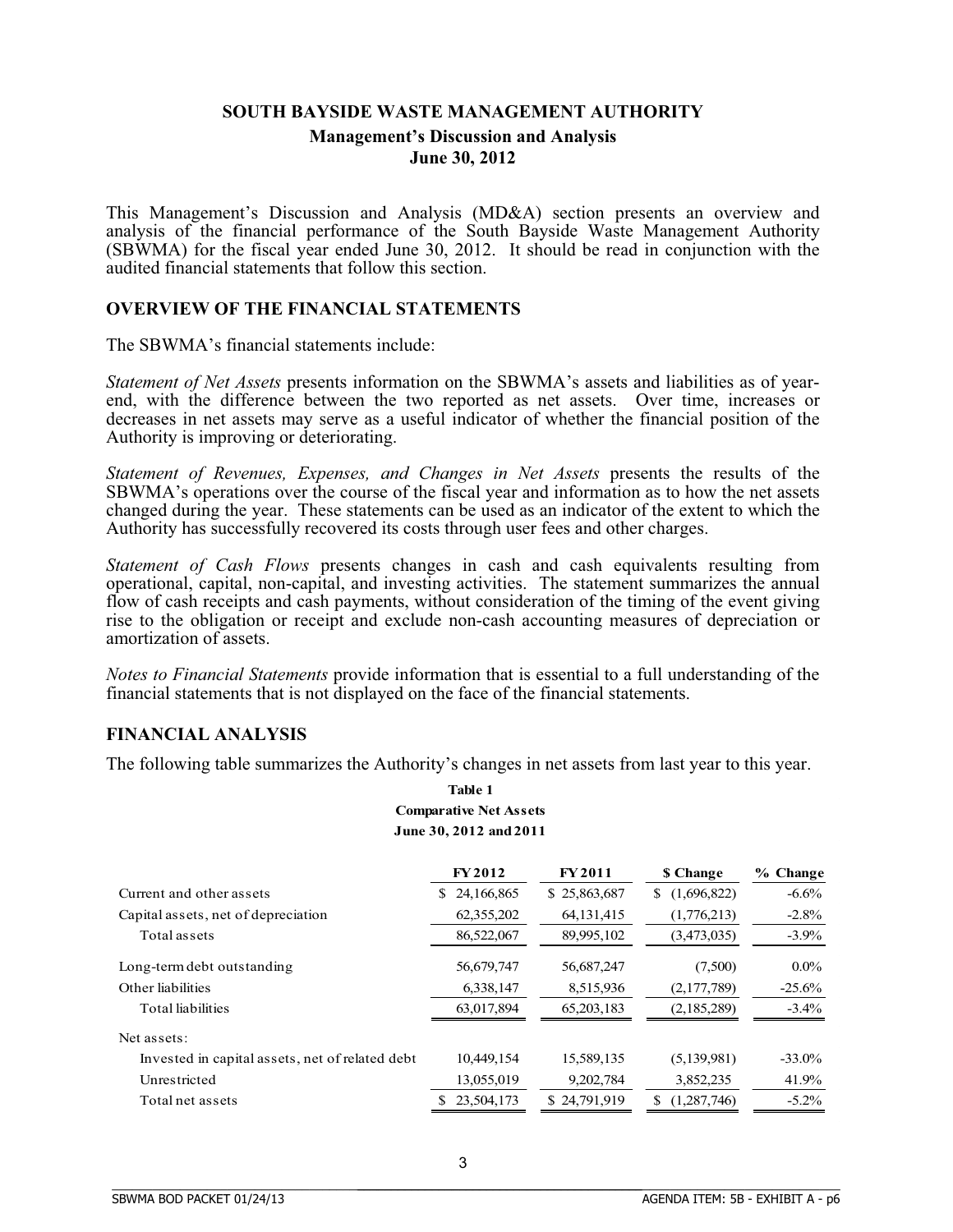# *Net Assets*

The total net assets decreased by \$1.3 million or 5.2% from the prior fiscal year. However, as shown in Table 2, the FY2011 Net Assets have been restated for depreciation expense of \$1.4 million. With this restatement, there is less than \$0.1 million increase in net assets.

The current and other assets decreased by \$1.7 million or 6.6% from the prior fiscal year. This decrease is primarily due to the \$2 million decrease in cash with fiscal agent offset by \$0.3 million increase in cash from operations. The \$2 million decrease in cash with fiscal agent is a result of higher interest payment made as of June 30.

The largest portion of the Authority's assets is its investment in net capital assets totaling \$62.4 million. These assets that comprise of land, buildings, equipment and infrastructure less accumulated depreciation are primarily located at the Shoreway Environmental Center. Due to the understatement of FY2011 depreciation expenses stated above, the FY 2011 capital assets, net of depreciation, were overstated by \$1.4 million. As a result, the actual year-over-year comparison of the capital assets, net of accumulated depreciation, shows a decrease of only \$0.4 million because of additional depreciation expense for assets newly placed in service during the current fiscal year.

The decrease of \$2.2 million or 25.6% in other liabilities is related to the timing of the accruals for the Shoreway operations.

The investment in capital assets, net of related debt, is \$10.4 million as of June 30, 2012. It represents the Authority's investment in infrastructure and other capital assets, net of amounts borrowed to finance that investment. Therefore, these funds are not available for spending. It should be noted that even though the Authority's investment in capital assets is reported net of related debt, the resources needed to repay this debt must be provided from other sources because capital assets cannot be used to liquidate these liabilities.

Unrestricted net assets totaling \$13.1 million, an increase of \$3.8 million, represent the part of net assets that can be used to finance operations.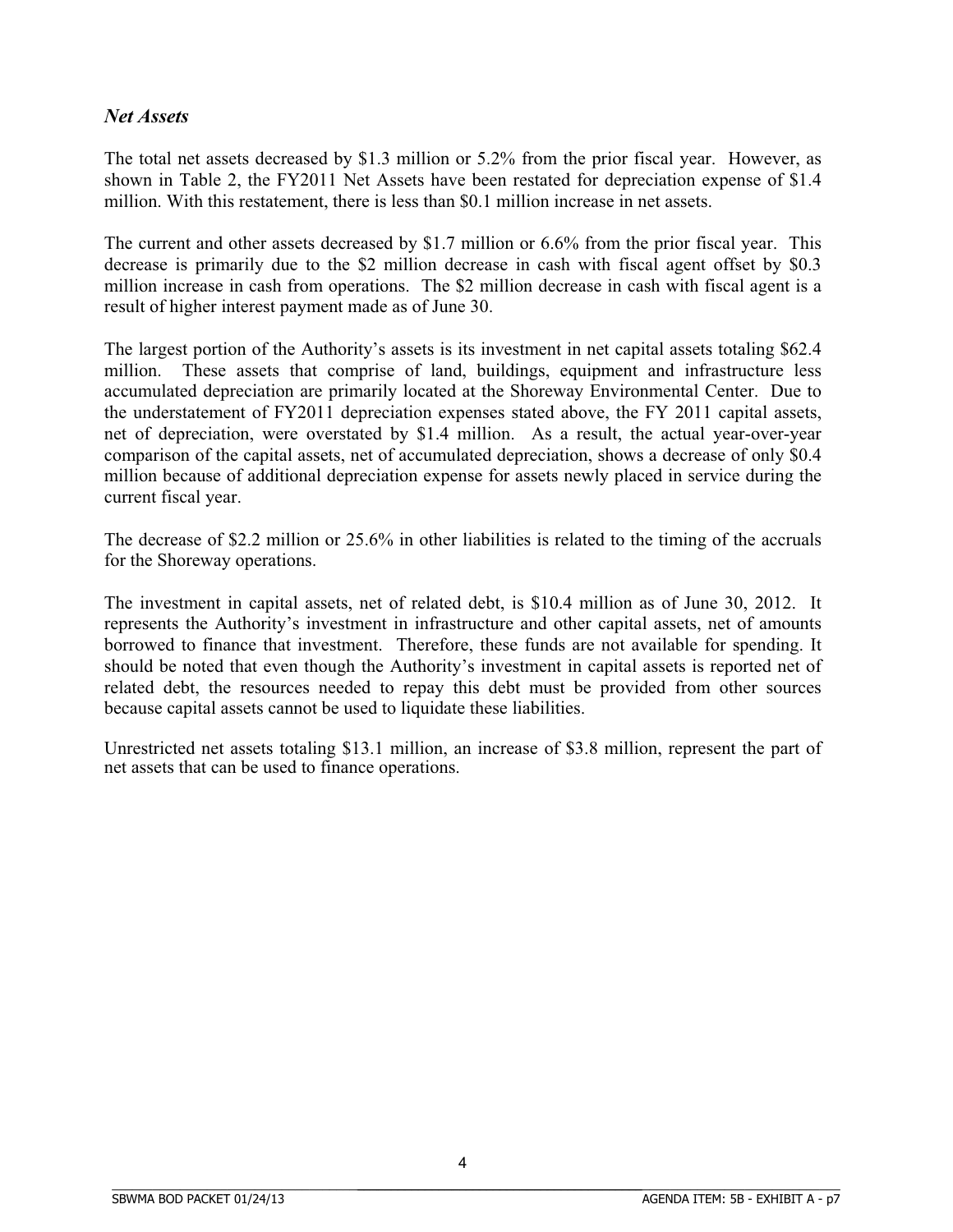# *Results of Operations*

The following table summarizes the Authority's revenues, expenses, and changes in net assets.

| Table 2                                                          |
|------------------------------------------------------------------|
| <b>Comparative Revenues, Expenses, and Changes in Net Assets</b> |
| <b>Years Ended June 30, 2012 and 2011</b>                        |

 $T<sub>1</sub>$   $\sim$ 

|                                   | <b>FY2012</b>     | <b>FY2011</b>    | \$ Change              | % Change   |
|-----------------------------------|-------------------|------------------|------------------------|------------|
| Revenues                          |                   |                  |                        |            |
| Charges for services              | \$.<br>29,240,206 | 28,660,638<br>S. | \$.<br>579,568         | $2.0\%$    |
| Commodity revenue                 | 10,084,135        | 10,719,422       | (635, 287)             | $-5.9\%$   |
| Other operating revenues          | 547,925           | 627,347          | (79, 422)              | $-12.7%$   |
| Investment Income                 | 209,502           | (6, 575)         | 216,077                | $-3286.3%$ |
| Unclaimed funds                   |                   | 6,014            | (6,014)                | $-100.0\%$ |
| <b>Total Revenues</b>             | 40,081,768        | 40,006,846       | $\mathbb{S}$<br>74,922 | $0.2\%$    |
| Expenses                          |                   |                  |                        |            |
| Operating expenses                | 36,711,789        | 36,561,270       | 150,519                | $0.4\%$    |
| Interest expense                  | 3,284,655         | (7,500)          | 3,292,155              | -43895.4%  |
| Amortization expenses             | 22,222            | 22,222           |                        | $0.0\%$    |
| <b>Total Expenses</b>             | 40,018,666        | 36,575,992       | 3,442,674              | $9.4\%$    |
| Increase (decrease) in net assets | 63,102            | 3,430,854        | (3,367,752)            | $-98.2%$   |
| Beginning net assets              | 24,791,919        | 21,361,065       | 3,430,854              | 16.1%      |
| Restatements                      | (1,350,848)       |                  | (1,350,848)            | 100.0%     |
| Beginning net assets, restated    | 23,441,071        | 21,361,065       | 2,080,006              | $9.7\%$    |
| Ending net assets                 | 23,504,173<br>S   | 24,791,919       | \$(1,287,746)          | $-5.2\%$   |

While the Statement of Net Assets (Table 1 above) shows the change in financial position, the Statement of Activities (Table 2 above) provides answers as to the nature and sources of the changes.

Charges for services increased by \$0.6 million or 2%, primarily due to slightly higher pricing and volume. This increase was offset by the \$0.6 million decrease in commodity revenue. The commodity revenue has higher pricing in FY2012 but a new revenue sharing feature of the new operating contract of \$1.2 million offset this increase. Additionally, the new operating contract started on January 1, 2011 and the revenue sharing for calendar year 2011 was paid in FY 2012.

The investment income increased by \$0.2 million mainly because of interest earned from the investment held as bond reserve by the trustee.

Total operating expenses include the Shoreway operations expense, the SBWMA administration expenses, franchise fees, and depreciation. Total Shoreway Operations expense decreased by \$2.2 million or 6.9%. This decrease is primarily due to the change from the Allied cost plus operating contract that ended on December 31, 2010 to a new contract with SBR at a fixed rate per ton, adjusted primarily by changes in annual indexes and collective bargaining rates. FY2011 was a transition year with higher interim operating costs for eight months during construction of the new Shoreway facility. In addition, it had six months with the old cost plus operating contract with Republic and six months with the new operating contract with SBR. The

BBBBBBBBBBBBBBBBBBBBBBBBBBBBBBBBBBBBBBBBBBBBBBBBBBBBBBBBBBBBBBBBBBBBBBB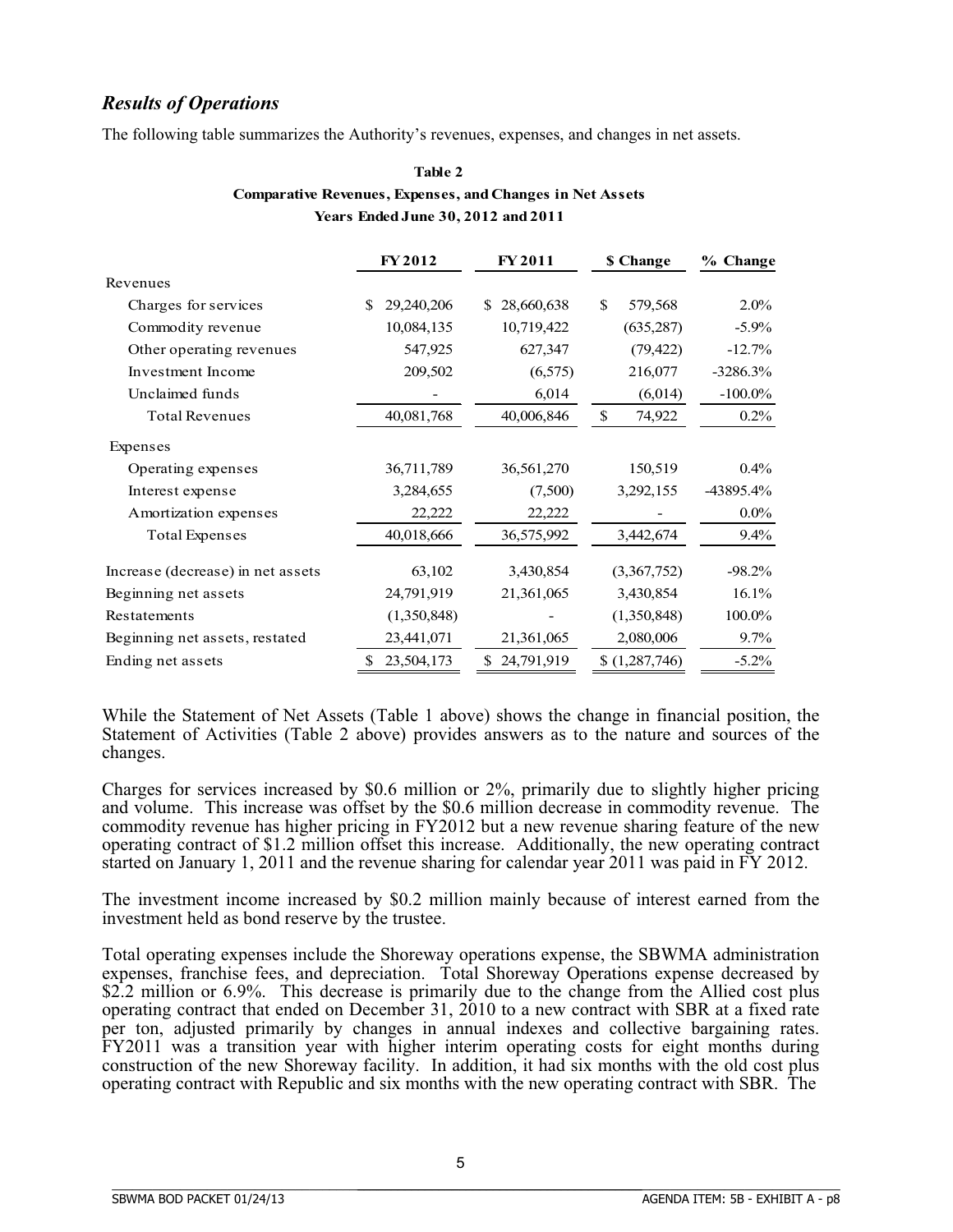SBWMA program administration expense decreased by 0.7 million or 25.8% because the additional start-up expenses of the new contracts subsided. These reductions are offset by increase in depreciation expenses of \$3.0 million for additional capital assets related to the Shoreway Master Plan Project.

The interest expense increased by \$3.3 million due primarily to the new interest expense on the 2009 bonds that had previously been capitalized during the construction period.

## *Reserves*

In 2002, the SBWMA Board established a reserve policy to set aside certain portions of unrestricted net assets for specific uses in order to protect the short and long-term financial operation of the Authority. In October 2009 the Board approved a new reserve policy.

Table 3 below reflects the amount of reserves that have been designated by the Board in the fiscal years 2012 and 2011.

|                                    | <b>FY2012</b>   | <b>FY2011</b>  |
|------------------------------------|-----------------|----------------|
| <b>Operating Reserve</b>           | 3,632,534<br>\$ | 3,354,346<br>S |
| Rate Stabilization Reserve         | 3,632,534       | 1,301,260      |
| <b>Equipment Replacement</b>       | 612,500         |                |
| Master Plan Spending               | 661,136         | 1,685,963      |
| 2009 B Note Repayment              | 972,973         |                |
| Undesignated                       | 3,543,342       | 2,861,215      |
| <b>Total Unrestricted Reserves</b> | 13,055,019      | 9,202,784      |

## **Table 3 Unrestricted Reserves Balances**

## *Capital Assets*

The following table summarizes changes in the Authority's capital assets.

# **Years Ended June 30, 2012 and 2011 Capital Assets, Net of Depreciation Table 4**

|                                 |    | <b>FY 2012</b> |    | <b>FY2011</b> | <b>\$</b> Change | $%$ Change |
|---------------------------------|----|----------------|----|---------------|------------------|------------|
| Land                            | \$ | 14,000,000     | \$ | 14,000,000    | \$               |            |
| Buildings and system            |    | 33,878,149     |    | 4.340.224     | 29,537,925       | 680.6%     |
| Machinery and equipment         |    | 22,479,428     |    | 1,819,150     | 20,660,278       | 1135.7%    |
| Construction in progress        |    | 1,163,654      |    | 48,618,890    | (47, 455, 236)   | $-97.6%$   |
| Total Accumulated depreciation  |    | (9,166,029)    |    | (4,646,849)   | (4,519,180)      | 97.3%      |
| <b>Total Net Capital Assets</b> | S  | 62,355,202     | S  | 64, 131, 415  | (1,776,213)      | $-2.8\%$   |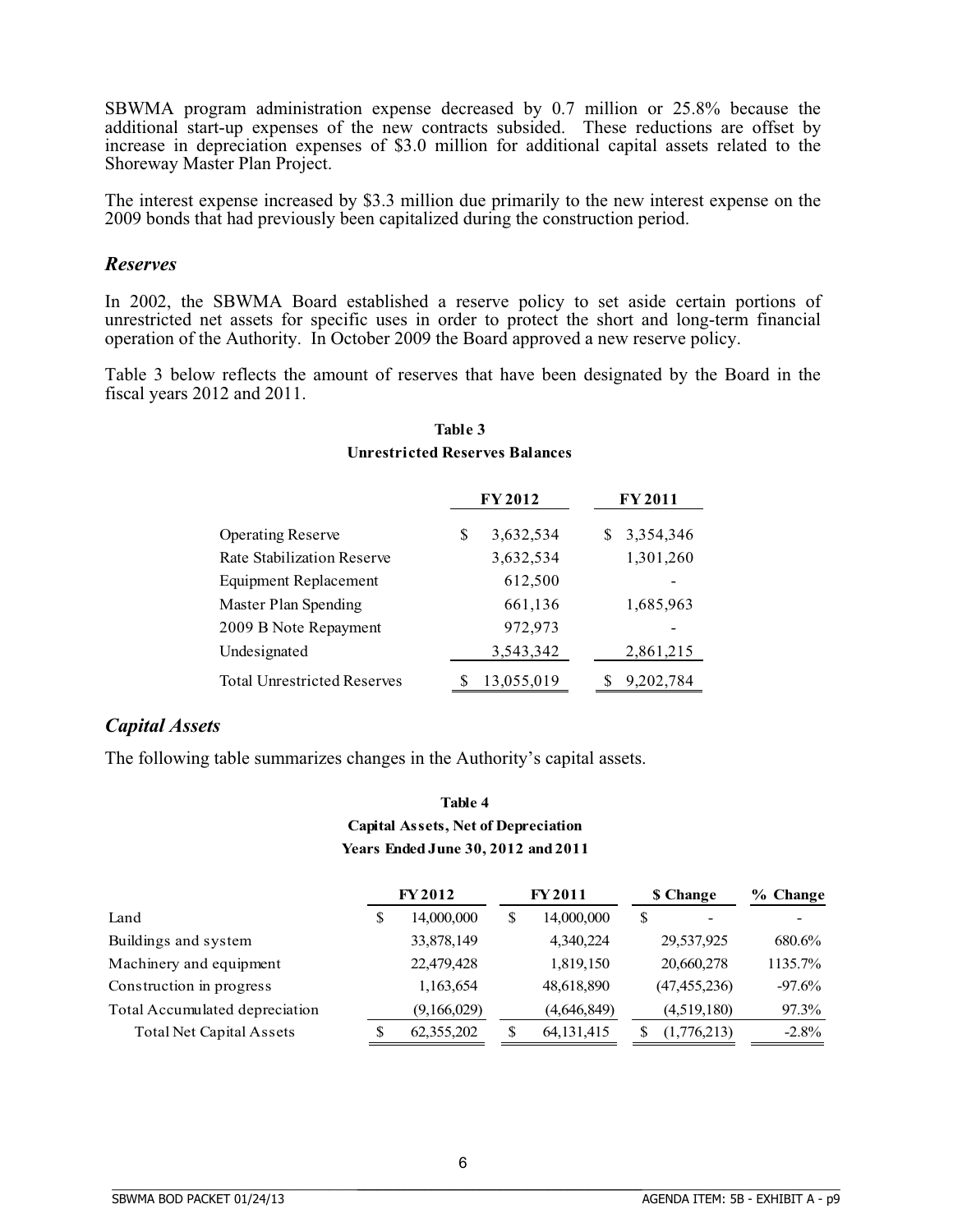The major change to capital assets was the additional spending on the Shoreway capital project, capitalization of this project from the construction in progress to building and equipment, and the initiation of depreciation on these new capital assets.

The Master Plan construction project is 99% complete and proceeding with an estimated completion date of June 2013. The project capital cost in total is expected to be under budget.

Additional information on the capital assets can be found in Note (4) of the financial statements.

## *Long-term Debt*

At the end of the current fiscal year, the Authority has \$56.7 million total debt outstanding.

# **Table 5 Outstanding Debt, Net of Amortized Costs June 30, 2012 and 2011**

|                    |   | <b>FY 2012</b> |  | <b>FY 2011</b> | <b>S</b> Change          | % Change  |
|--------------------|---|----------------|--|----------------|--------------------------|-----------|
| 2009A Revenue Bond |   | 53,500,000     |  | 53,500,000     | $\overline{a}$           |           |
| 2009B Revenue Bond |   | 3,000,000      |  | 3,000,000      | $\overline{\phantom{0}}$ |           |
| Net Premium 2009A  |   | 179,747        |  | 187,247        | (7,500)                  | $-4.01\%$ |
| Total              | S | 56,679,747     |  | 56,687,247     | 7,500)                   | $-0.01\%$ |

Long-term debt consisted of the Revenue Bonds Series 2009A and B that were issued to finance the construction and renovation of a solid waste materials recovery facility and transfer station as well as related equipment. The balance of long-term debt remained unchanged between the two fiscal years because the repayment of principal does not begin until the fiscal year 2012-13.

Additional information on the Authority's long-term debt can be found in the Note (5) to the accompanying financial statements.

## **CONTACTING THE AUTHORITY'S FINANCIAL MANAGEMENT**

This financial report is designed to provide our member agencies, investors and creditors with a general overview of the Authority's finances and to show the Authority's accountability for the revenues and expenditures in the course of doing business. If you have questions about this report or need additional financial information, contact the Executive Director, South Bayside Waste Management Authority, 610 Elm Street, San Carlos, California 94070.

BBBBBBBBBBBBBBBBBBBBBBBBBBBBBBBBBBBBBBBBBBBBBBBBBBBBBBBBBBBBBBBBBBBBBBB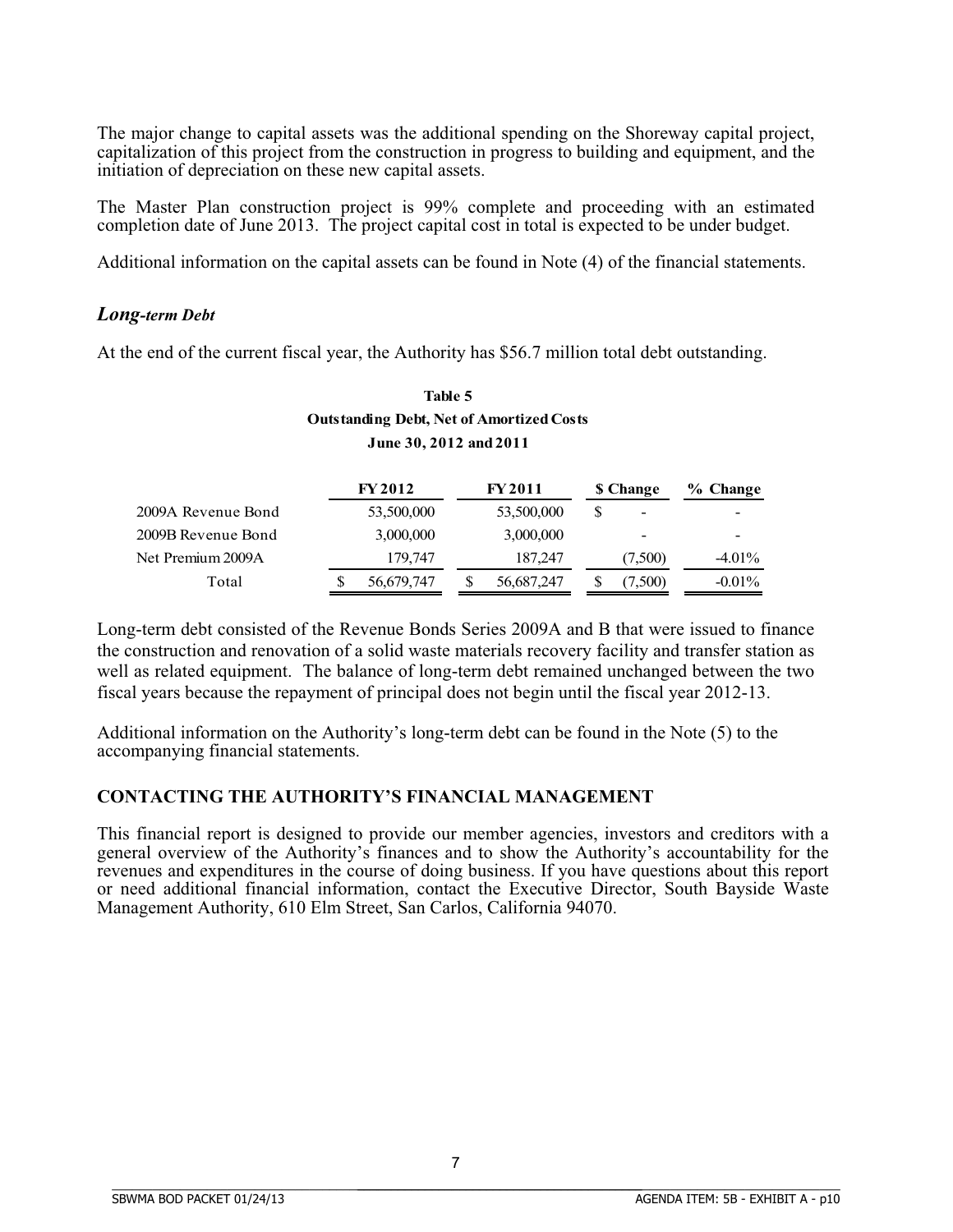## **STATEMENT OF NET ASSETS JUNE 30, 2012**

| <b>ASSETS</b>                                   |      |               |
|-------------------------------------------------|------|---------------|
| <b>Current Assets:</b>                          |      |               |
| Cash and investments for operations             | \$   | 13,905,471    |
| Accounts receivable                             |      | 3,518,656     |
| Interest receivable                             |      | 12,578        |
| Prepaid Items                                   |      | 3,352         |
| <b>Total Current Assets</b>                     |      | 17,440,057    |
| <b>Noncurrent Assets:</b>                       |      |               |
| Cash and cash equivalents with fiscal agent     |      | 6,193,483     |
| Unamortized bond issuance costs                 |      | 533,325       |
| Capital assets                                  |      |               |
| Land                                            |      | 14,000,000    |
| Construction in progress                        |      | 1,163,654     |
| <b>Building</b>                                 |      | 33,878,149    |
| Equipment                                       |      | 22,479,428    |
| Less: Accumulated depreciation                  |      | (9, 166, 029) |
| Net capital assets                              |      | 62,355,202    |
|                                                 |      |               |
| <b>Total Noncurrent Assets</b>                  |      | 69,082,010    |
| <b>Total Assets</b>                             |      | 86,522,067    |
| <b>LIABILITIES</b>                              |      |               |
| <b>Current Liabilities:</b>                     |      |               |
| Accounts payable                                |      | 3,693,220     |
| <b>Accrued liabilities</b>                      |      | 160,714       |
| Interest payable                                |      | 1,059,288     |
| Current portion of compensated absences         |      | 21,480        |
| Long-term debt, due in one year                 |      | 1,095,000     |
| <b>Total Current Liabilities</b>                |      | 6,029,702     |
| <b>Noncurrent Liabilities:</b>                  |      |               |
| <b>Accrued liabilities</b>                      |      | 1,394,238     |
| Compensated absences due in more than one year  |      | 9,207         |
| Long-term debt, due in more than one year       |      | 55,584,747    |
| <b>Total Noncurrent Liabilities</b>             |      | 56,988,192    |
| <b>Total Liabilities</b>                        |      | 63,017,894    |
| Net Assets:                                     |      |               |
|                                                 |      |               |
| Invested in capital assets, net of related debt |      | 10,449,154    |
| Unrestricted                                    |      | 13,055,019    |
| <b>Total Net Assets</b>                         | - \$ | 23,504,173    |

See independent auditors' report and notes to basic financial statements.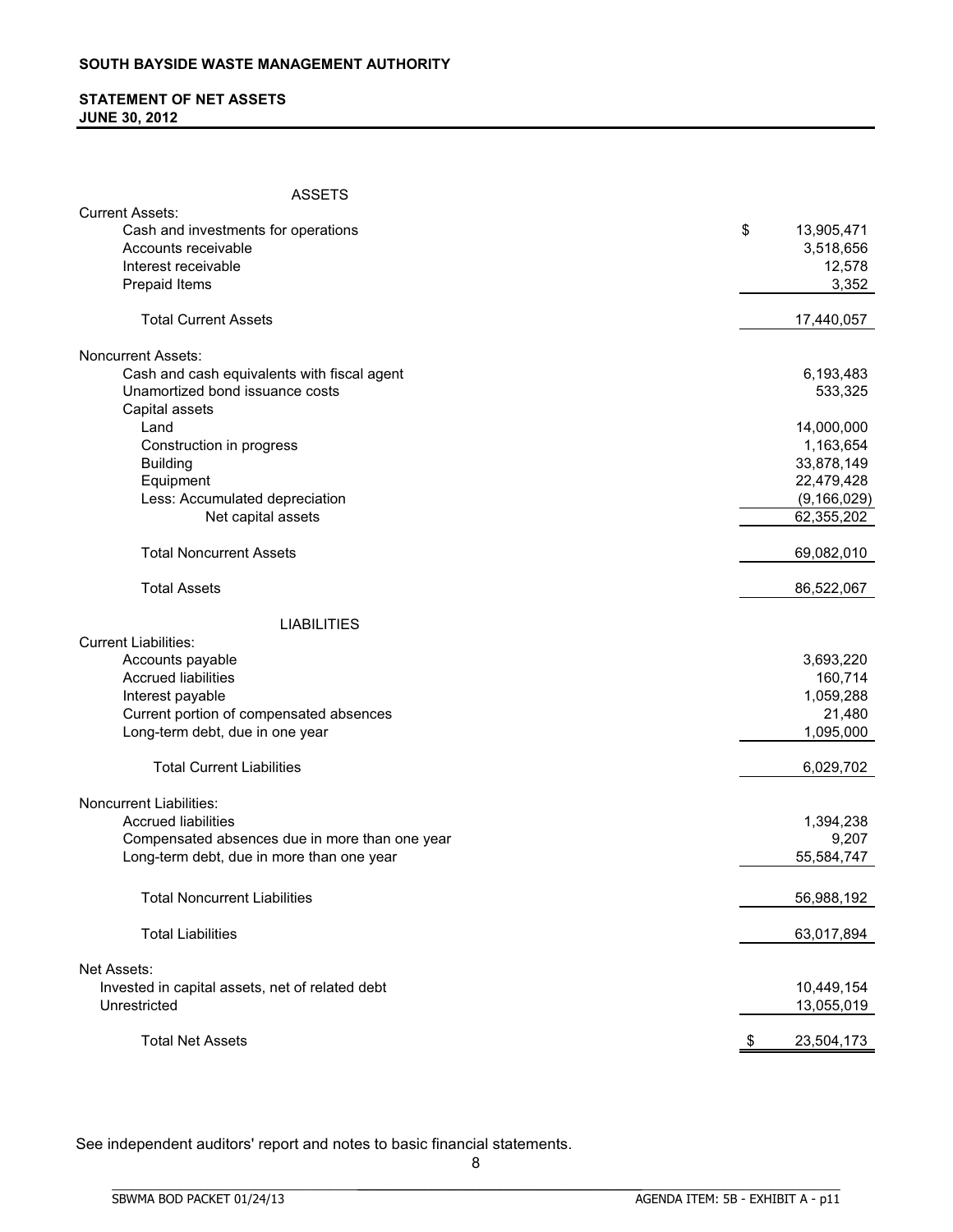## **STATEMENT OF REVENUES, EXPENSES AND CHANGES IN NET ASSETS FOR THE YEAR ENDED JUNE 30, 2012**

| <b>OPERATING REVENUES:</b>                  |                  |
|---------------------------------------------|------------------|
| Charges for services                        | \$<br>29,240,206 |
| Commodity revenue                           | 10,084,135       |
| Other                                       | 547,925          |
|                                             |                  |
| <b>TOTAL OPERATING REVENUES</b>             | 39,872,266       |
| <b>OPERATING EXPENSES:</b>                  |                  |
| Shoreway operations                         | 29,632,968       |
| SBWMA program administration                | 2,521,680        |
| Franchise fee - transfer station            | 1,388,809        |
| Depreciation                                | 3,168,332        |
| <b>Total Operating Expenses</b>             | 36,711,789       |
| Operating Income (Loss)                     | 3,160,477        |
| NONOPERATING REVENUES (EXPENSES):           |                  |
| Investment income                           | 209,502          |
| Interest expense                            | (3,284,655)      |
| Amortization expense                        | (22, 222)        |
| Net Nonoperating Revenue (Expense)          | (3,097,375)      |
| Change in Net Assets                        | 63,102           |
| NET ASSETS AT BEGINNING OF YEAR             | 24,791,919       |
| <b>RESTATEMENTS</b>                         | (1,350,848)      |
| NET ASSETS - BEGINNING OF YEAR, AS RESTATED | 23,441,071       |
| NET ASSETS AT END OF YEAR                   | 23,504,173       |

See independent auditors' report and notes to basic financial statements.

BBBBBBBBBBBBBBBBBBBBBBBBBBBBBBBBBBBBBBBBBBBBBBBBBBBBBBBBBBBBBBBBBBBBBBBBBBBBBB

9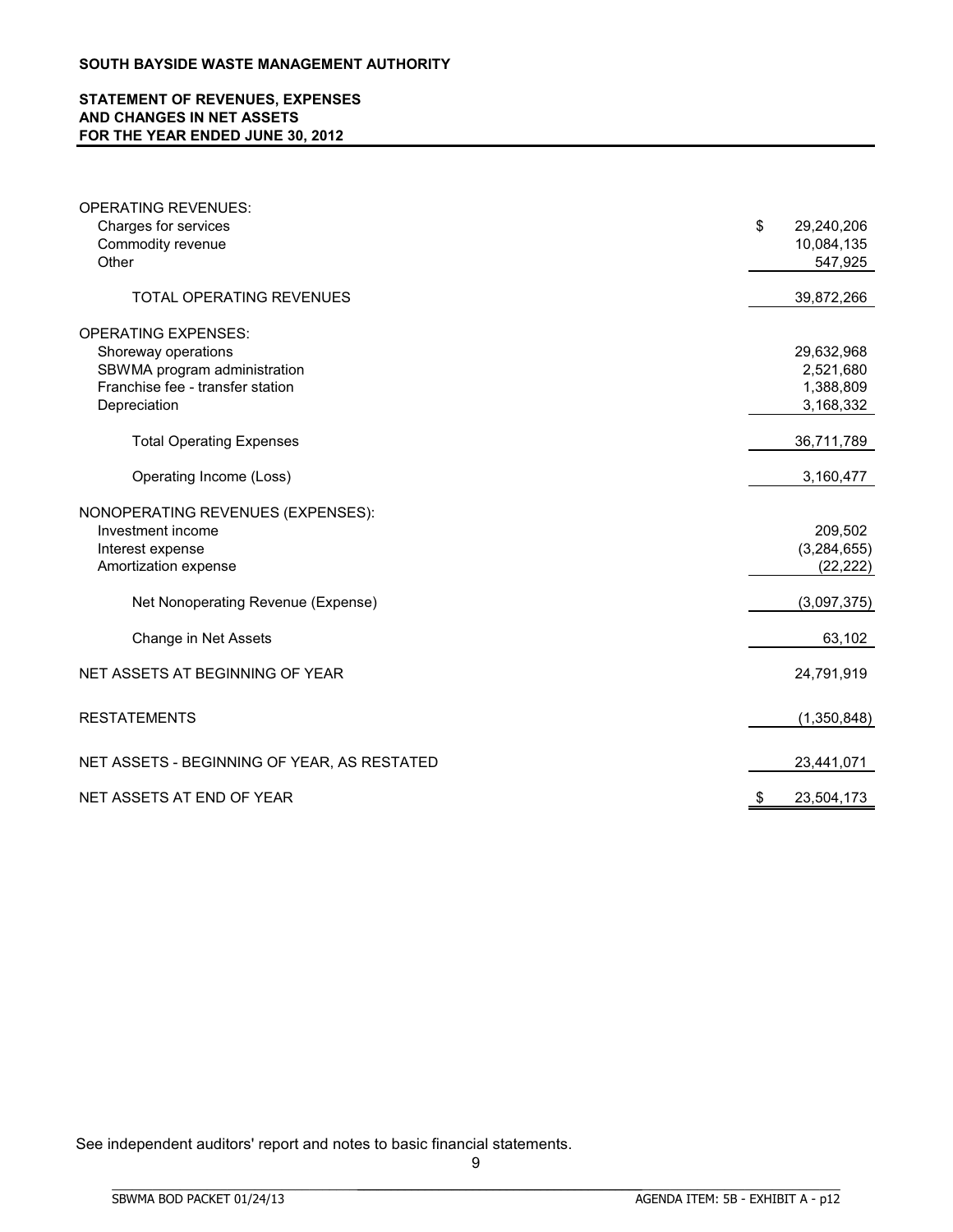## **STATEMENT OF CASH FLOWS FOR THE YEAR ENDED JUNE 30, 2012**

| CASH FLOWS FROM OPERATING ACTIVITIES:<br>Cash received from customers                 | \$<br>38,262,765           |
|---------------------------------------------------------------------------------------|----------------------------|
| Payments to suppliers                                                                 | (33,602,244)               |
| Net Cash Flows from Operating Activities                                              | 4,660,521                  |
| <b>CASH FLOWS FROM INVESTING ACTIVITIES:</b>                                          |                            |
| (Increase) decrease in cash and investments with fiscal agent<br>Interest received    | 1,951,484<br>275,270       |
| Net Cash Flows from Investing Activities                                              | 2,226,754                  |
| CASH FLOWS FROM CAPITAL AND                                                           |                            |
| <b>RELATED FINANCING ACTIVITIES:</b>                                                  |                            |
| Capital asset acquisition and construction                                            | (2,742,967)                |
| Interest paid                                                                         | (3, 292, 155)              |
| Net Cash Flows from Capital and Related Financing Activities                          | (6,035,122)                |
| <b>NET INCREASE IN CASH</b>                                                           |                            |
| AND CASH EQUIVALENTS                                                                  | 852,153                    |
| CASH AND CASH EQUIVALENTS - BEGINNING OF YEAR                                         | 13,053,318                 |
| CASH AND CASH EQUIVALENTS - END OF YEAR                                               | 13,905,471<br>-\$          |
| RECONCILIATION OF OPERATING LOSS TO NET                                               |                            |
| CASH PROVIDED BY OPERATING ACTIVITIES                                                 |                            |
| Operating Income (loss)                                                               | -\$<br>3,160,477           |
| Adjustments to reconcile operating loss                                               |                            |
| net cash provided (used) by operating activities:                                     |                            |
| Depreciation and amortization                                                         | 3,168,332                  |
| Change in assets and liabilities                                                      |                            |
| (Increase) decrease in accounts receivables                                           | 506,328                    |
| (Increase) decrease in prepaid expenses                                               | 3,173                      |
| Increase (decrease) in accounts payable<br>Increase (decrease) in accrued liabilities | (28, 353)<br>(2, 115, 829) |
| Increase (decrease) in unearned revenue                                               | (18,993)                   |
| Increase (decrease) in accrued compensated absences                                   | (14, 614)                  |
|                                                                                       |                            |
| <b>Total Adjustments</b>                                                              | 1,500,044                  |
| NET CASH PROVIDED BY                                                                  |                            |
| OPERATING ACTIVITIES                                                                  | 4,660,521<br>-\$           |
| NONCASH INVESTING, CAPITAL                                                            |                            |
| AND FINANCING ACTIVITIES:                                                             |                            |
| Amortization related to long-term debt                                                | 14,722<br><u>\$</u>        |

See independent auditors' report and notes to basic financial statements.

BBBBBBBBBBBBBBBBBBBBBBBBBBBBBBBBBBBBBBBBBBBBBBBBBBBBBBBBBBBBBBBBBBBBBBBBBBBBBB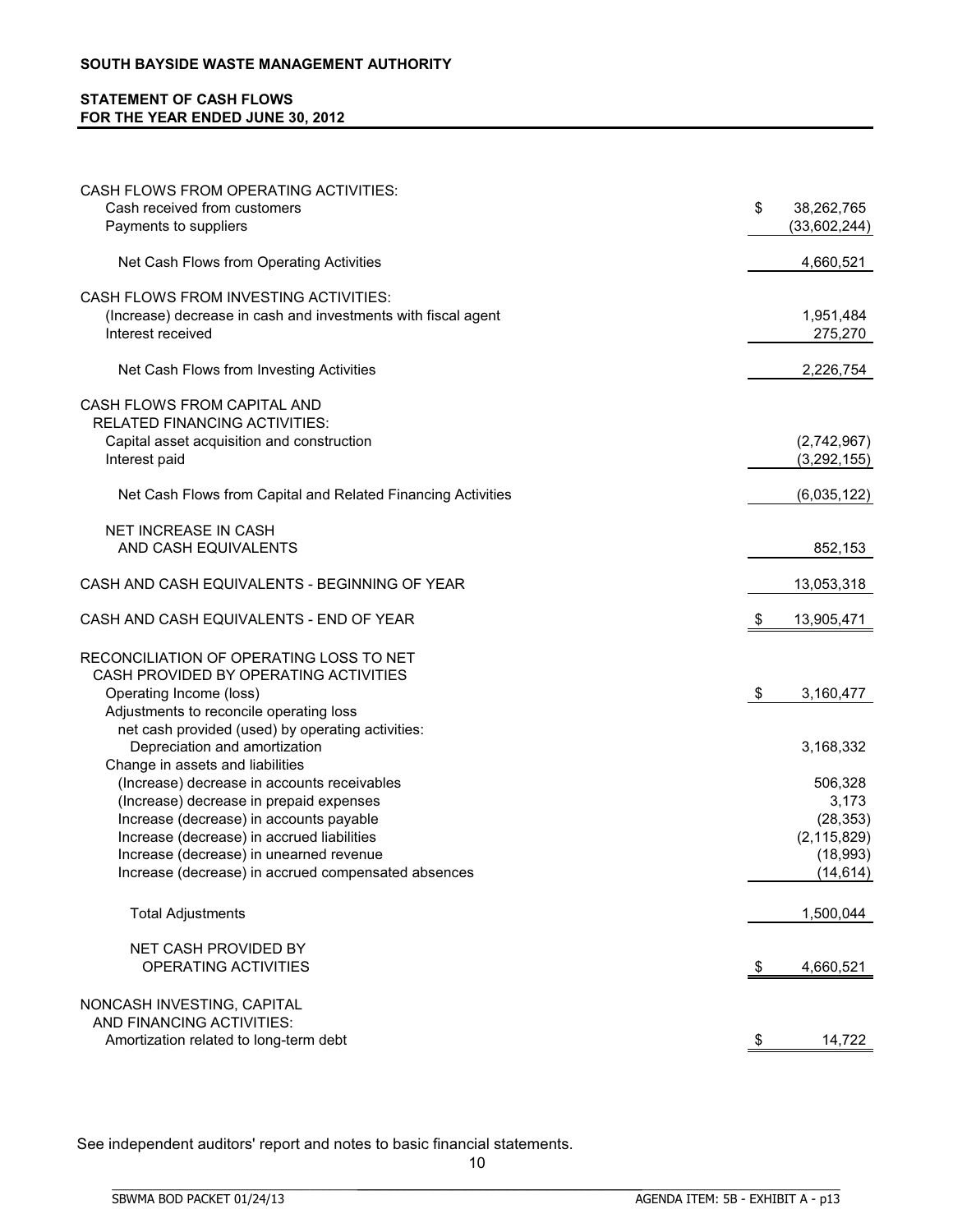## **NOTES TO BASIC FINANCIAL STATEMENTS JUNE 30, 2012**

#### **Note 1: Summary of Significant Accounting Policies**

#### **a. Organization**

The South Bayside Waste Management Authority (the Authority) is a joint powers authority formed on October 13, 1999 for the purpose of joint ownership, financing and administration of the Facilities, currently the San Carlos Transfer Station and the San Mateo Recyclery; and the planning, administration management, review, monitoring, enforcement and reporting of solid waste, recyclable material and plant material collection activities within Authority's service area.

Members of the Authority currently include the cities of Atherton, Belmont, Burlingame, East Palo Alto, Foster City, Hillsborough, Menlo Park, Redwood City, San Carlos, San Mateo, as well as the West Bay Sanitation District and the County of San Mateo.

The Authority is controlled by a twelve member board consisting of one representative from each member. None of the member entities exercise specific control over the budgeting and financing of the Authority's activities beyond their representation on the board. Accounting services are provided by the City of San Carlos.

Through the operation of franchise agreements with each member agency effective January 1, 2011 South Bay Recycling collects fees charged for the use of the Facilities and remits them to the Authority. Pursuant to an Agreement with the Authority, South Bay Recycling will operate the Facilities and be paid compensation based on fees per ton. The fees are adjusted annually based on CPI indexes and CBA agreement wage and benefit rate changes until the current CBA agreements expire in 2013 at which time they revert to index adjustments. In addition, there are various disposal and processing vendors such as BFI, Browning Ferris, Recology Grover, Zanker Road and Bio-Fuel Systems. In addition, to assist in the transition from the prior operator to the new, a third party Smurfit-Stone was utilized.

## **b. Enterprise Fund Accounting**

The Authority is a proprietary entity; it uses an enterprise fund format to report its activities for financial statement purposes. Enterprise funds are used to account for operations that are financed and operated in a manner similar to private business enterprises, where the intent of the governing body is that the costs and expenses, including depreciation, of providing goods or services to the general public on a continuing basis be financed or recovered primarily through user charges.

An enterprise fund is used to account for activities similar to those in the private sector, where the proper matching of revenues and costs is important and the full accrual basis of accounting is required. With this measurement focus, all assets and all liabilities of the enterprise are recorded on its balance sheet, all revenues are recognized when earned and all expenses, including depreciation, are recognized when incurred. Enterprise fund equity includes retained earnings and contributed capital.

The Authority follows those Financial Accounting Standard Board Statements issued before November 30, 1989 which do not conflict with Governmental Accounting Standards Board Statements.

BBBBBBBBBBBBBBBBBBBBBBBBBBBBBBBBBBBBBBBBBBBBBBBBBBBBBBBBBBBBBBBBBBBBBBB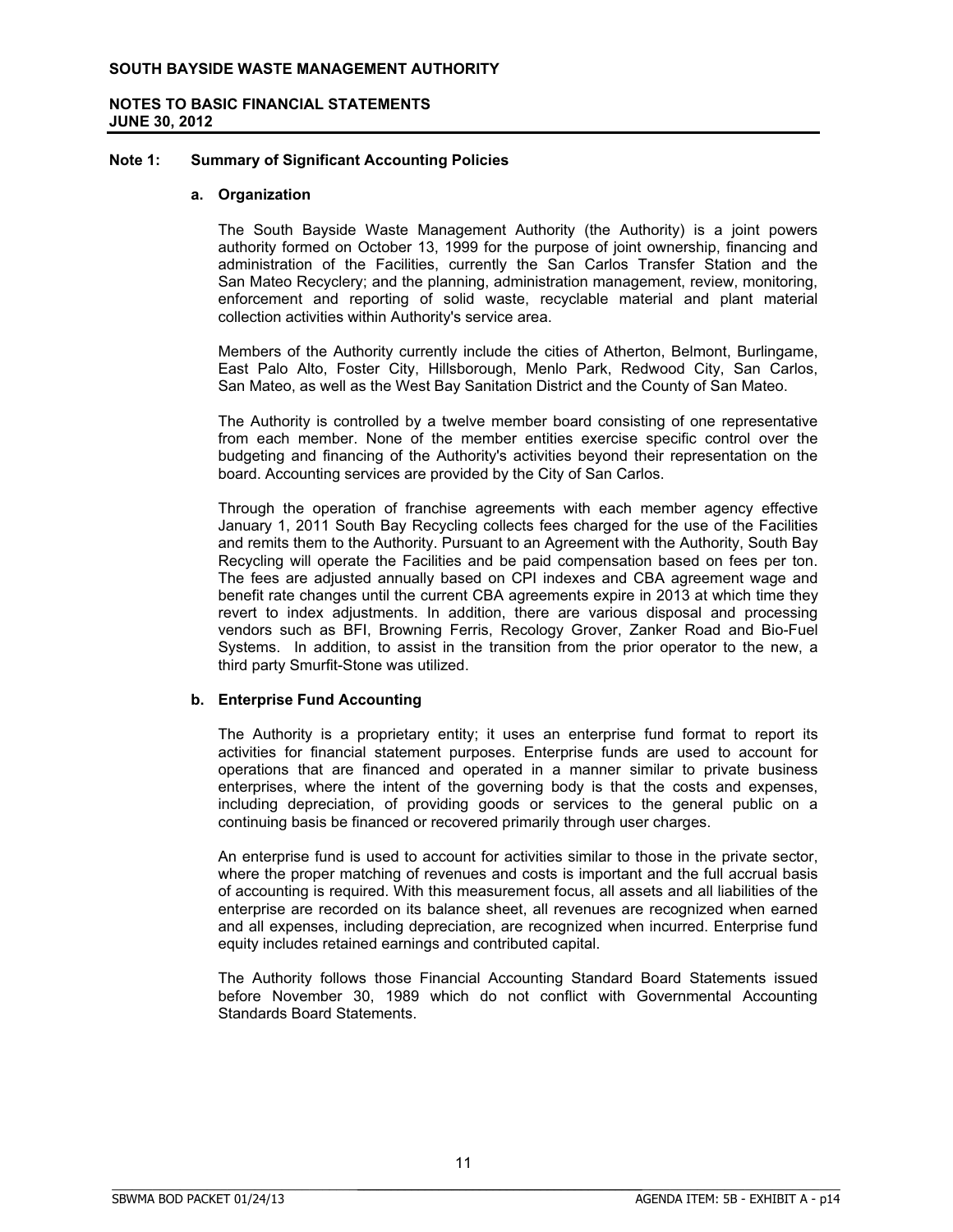### **Note 1: Summary of Significant Accounting Policies (Continued)**

#### **c. Capital Assets**

All capital assets are valued at historical cost or estimated historical cost if actual historical cost is not available. Contributed capital assets are valued at their estimated fair market value on the date contributed. Expenditures which materially increase the value or life of capital assets plant assets are capitalized and depreciated over the remaining useful life of the asset.

All capital assets with limited useful lives are depreciated over their estimated useful lives. The purpose of depreciation is to spread the cost of capital assets equitably among all users over the life of these assets. The amount charged to depreciation expense each year represents that year's pro rata share of the cost of capital assets.

Depreciation is provided using the straight line method; meaning the cost of the asset is divided by its expected useful life in years and the result is charged to expense each year until the asset is fully depreciated. The Authority has assigned the useful lives of capital assets by type as listed below:

| Building     | 10 - 40 years  |
|--------------|----------------|
| Improvements | 5 - 20 years   |
| Equipment    | $5 - 15$ years |

Major outlays for capital assets and improvements are capitalized as projects are constructed. Interest incurred during the construction phase is reflected in the capitalized value of the asset constructed, net of interest earned on the invested proceeds over the same period.

## **d. Compensated Absences**

Compensated absences comprise unpaid vacation which is accrued as earned. All employees who hold full-time regular positions are entitled to 15 working days' vacation pay upon successful completion of their first year of continuous service. The accrual rate increases as length of service exceeds 5 years. Maximum accumulation of vacation is two years' vacation accrual. Upon termination or retirement, full-time employees are entitled to receive compensation at their current base salary for all unused vacation leave. The liability for compensated absences is determined annually.

Compensated absences are liquidated by the General Fund.

## **e. Retirement and Deferred Compensation Plans**

BBBBBBBBBBBBBBBBBBBBBBBBBBBBBBBBBBBBBBBBBBBBBBBBBBBBBBBBBBBBBBBBBBBBBBBBBBBBBB

The Authority offers its employees a retirement plan created in accordance with Internal Revenue Code Section 401a. The employer contribution to the 401a is 10% plus a match up to 2% of the employee contribution.

The Authority also offers its employees a deferred compensation plan created in accordance with Internal Revenue Code Section 457b. Pursuant to the IRC subsection (g), all amounts of compensation deferred under the deferred compensation plan, all property, or rights are solely the property and rights of the employee and beneficiaries of the Plan. Deferred compensation funds are not subject to the claims of the Authority's general creditors; consequently, the assets and related liabilities of the plan are not included within the Authority's financial statements.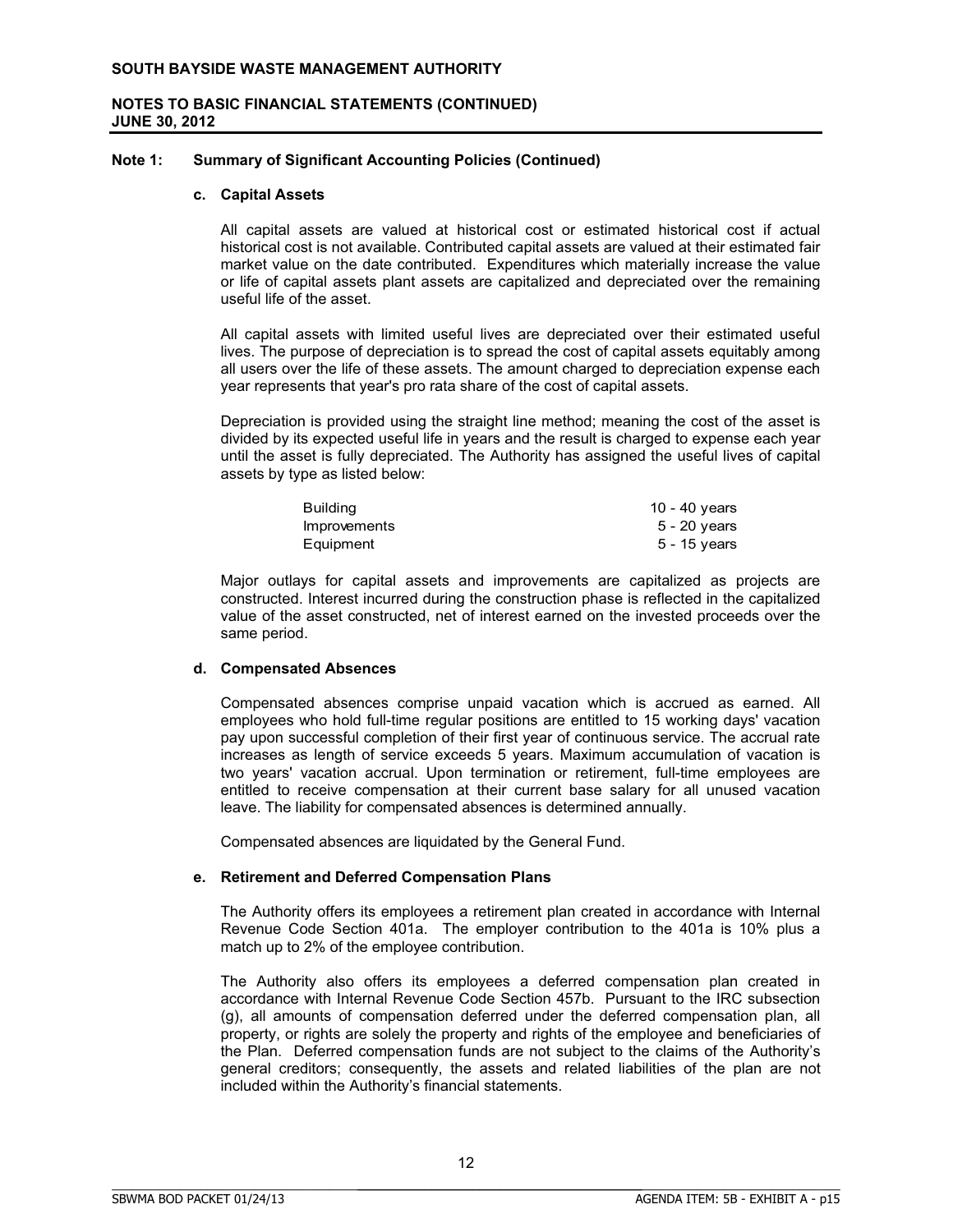## **NOTES TO BASIC FINANCIAL STATEMENTS (CONTINUED) JUNE 30, 2012**

#### **Note 2: Cash and Investments**

The Authority pools cash from all sources except cash and investments held by fiscal agents so that it can be invested at the maximum yield consistent with safety and liquidity, while individual funds can make expenditures at any time.

#### **a. Policies**

California Law requires banks and savings and loan institutions to pledge government securities with a market value of 110% of the Authority's cash on deposit, or first trust deed mortgage notes with a market value of 150% of the deposit, as collateral for these deposits. Under California Law this collateral is held in a separate investment pool by another institution in the Authority's name and places the Authority ahead of general creditors of the institution.

The Authority invests in individual investments and in investment pools. Individual investments are evidenced by specific identifiable *securities instruments,* or by an electronic entry registering the owner in the records of the institution issuing the security, called the *book entry* system. In order to increase security, the Authority employs the Trust Department of a bank as the custodian of certain Authority managed investments, regardless of their form.

The Authority's investments are carried at fair value, as required by generally accepted accounting principles. The Authority adjusts the carrying value of its investments to reflect their fair value at each fiscal year end, and it includes the effects of these adjustments in income for that fiscal year.

#### **b. Classification**

Cash and investments are classified in the financial statements as shown below, based on whether or not their use is restricted under the terms of Authority debt instruments or agreements.

| <b>Statements of Net Assets</b>        |     |            |
|----------------------------------------|-----|------------|
| Cash and investments for operations    | S   | 13.905.471 |
| Cash and investments with fiscal agent |     | 6.193.483  |
|                                        |     |            |
| <b>Total Cash and Investments</b>      | \$. | 20.098.954 |

Cash and investments for operations is used in preparing proprietary fund statements of cash flows because these assets are highly liquid and are expended to liquidate liabilities arising during the year.

#### **c. Investment Authorized by the California Government Code and the Authority's Investment Policy**

The Authority's Investment Policy and the California Government Code allow the Authority to invest in the following, provided the credit ratings of the issuers are acceptable to the Authority; and approved percentages and maturities are not exceeded. The table below also identifies certain provisions of the California Government Code, or the Authority's Investment Policy when the Authority's Investment Policy is more restrictive.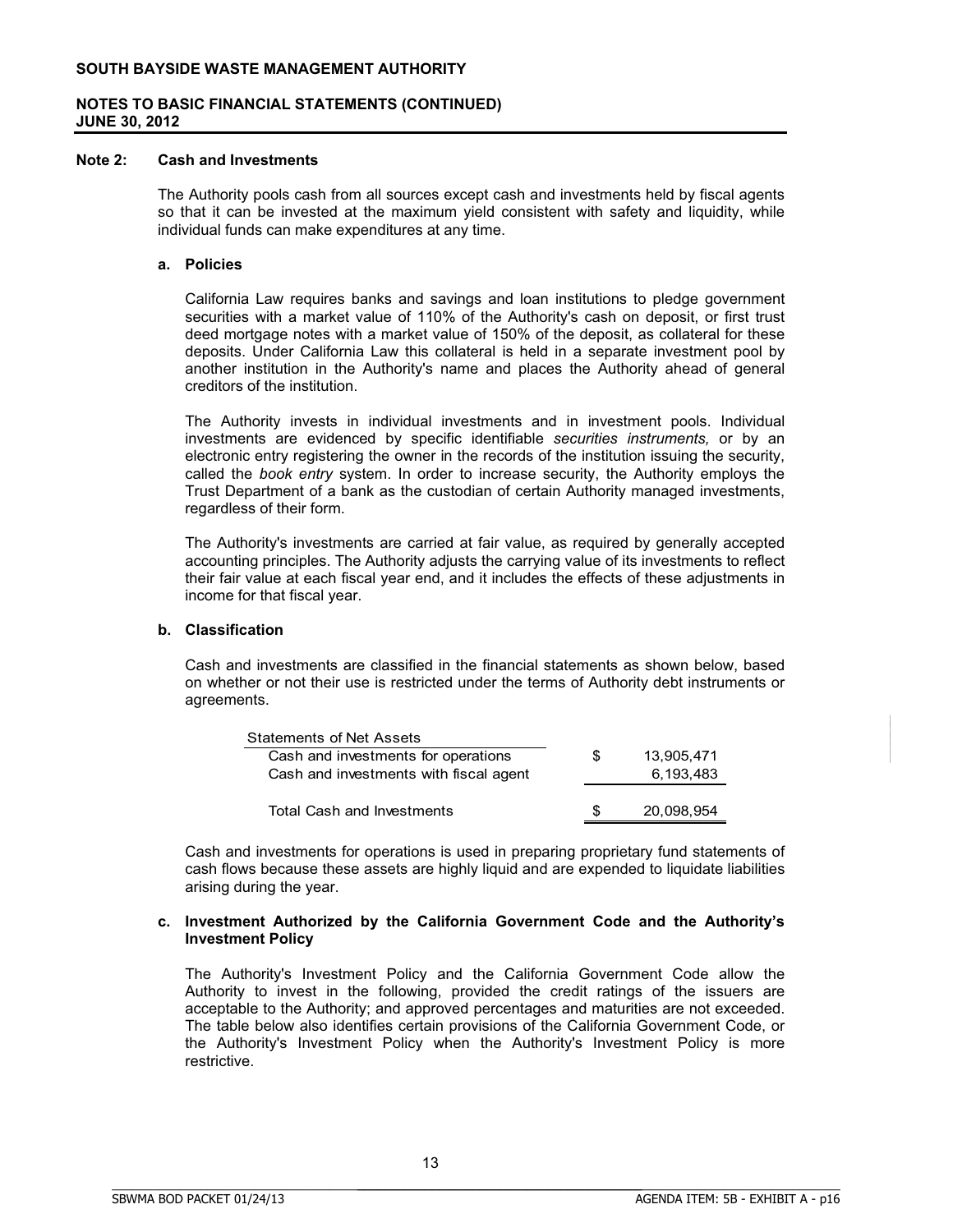## **NOTES TO BASIC FINANCIAL STATEMENTS (CONTINUED) JUNE 30, 2012**

### **Note 2: Cash and Investments (Continued)**

|                                                                 |                |         |                             | Maximum       |
|-----------------------------------------------------------------|----------------|---------|-----------------------------|---------------|
|                                                                 |                | Minimum |                             | Investment    |
|                                                                 | Maximum        | Credit  | Maximum                     | In One        |
| Authorized Investment Type                                      | Maturity       | Quality | in Portfolio                | <b>Issuer</b> |
| State of California Local Agency<br>Investment Fund (LAIF Pool) | Upon<br>Demand | N/A     | \$40,000,000<br>per account | N/A           |
| San Mateo County Investment Pool                                | Upon<br>Demand | N/A     | \$40,000,000<br>per account | N/A           |
| U.S. Treasury Bonds, Notes and Bill:                            | 5 Years        | N/A     | 100%                        | N/A           |
| U.S. Government Agency and Federa<br><b>Agency Securities</b>   | 5 Years        | N/A     | 100%                        | N/A           |
| <b>Bankers Acceptances</b>                                      | 180 Days       | N/A     | 30%                         | (A), (B)      |
| <b>Commercial Paper</b>                                         | 270 Days       | AA      | 25%                         | (A), (B)      |
| Negotiable Certificates of Deposit                              | 5 Years        | N/A     | 30%                         | (A), (B)      |
| Time Certificates of Deposit - Banks<br>or Savings and Loans    | 5 Years        | N/A     | 25%                         | (A), (B)      |
| Medium Term Corporate Notes                                     | 5 Years        | AA      | 30%                         | (A), (B)      |

(A)  $5\%$  of outstanding paper of issuing corporation (B)  $5\%$  of the portfolio in one corporation

5% of the portfolio in one corporation

#### **d. Investments Authorized by Debt Agreements**

The Authority must maintain required amounts of cash and investments with trustees or fiscal agents under the terms of certain debt issues. These funds are unexpended bond proceeds or are pledged reserves to be used if the Authority fails to meet its obligations under these debt issues. The California Government Code requires these funds to be invested in accordance with Authority resolutions, bond indentures or State statutes. The table below identifies the investment types that are authorized for investments held by fiscal agents. The table also identifies certain provisions of these debt agreements:

| Authorized Investment Type                                  | Minimum<br><b>Credit Quality</b> |
|-------------------------------------------------------------|----------------------------------|
| Direct obligations of the Department of the Treasury of the |                                  |
| <b>United States</b>                                        | <b>None</b>                      |
| Fully guaranteed obligations of federal agencies            | None                             |
| Direct obligations of FNMA, FHLMC, REFCORP, Federal         |                                  |
| Home Loan, AMBAC Assurance                                  | AAA                              |
| U.S. dollar denominated deposit accounts                    | $A - 1 +$                        |
| <b>Commercial Paper</b>                                     | AA                               |
| Money market fund                                           | AAA                              |
| Pre-refunded municipal obligations                          | <b>None</b>                      |
| <b>General obligations of States</b>                        | A2/A                             |
| State of California Local Agency Investment Fund            | None                             |
| San Mateo County Investment Pool                            | None                             |

BBBBBBBBBBBBBBBBBBBBBBBBBBBBBBBBBBBBBBBBBBBBBBBBBBBBBBBBBBBBBBBBBBBBBBB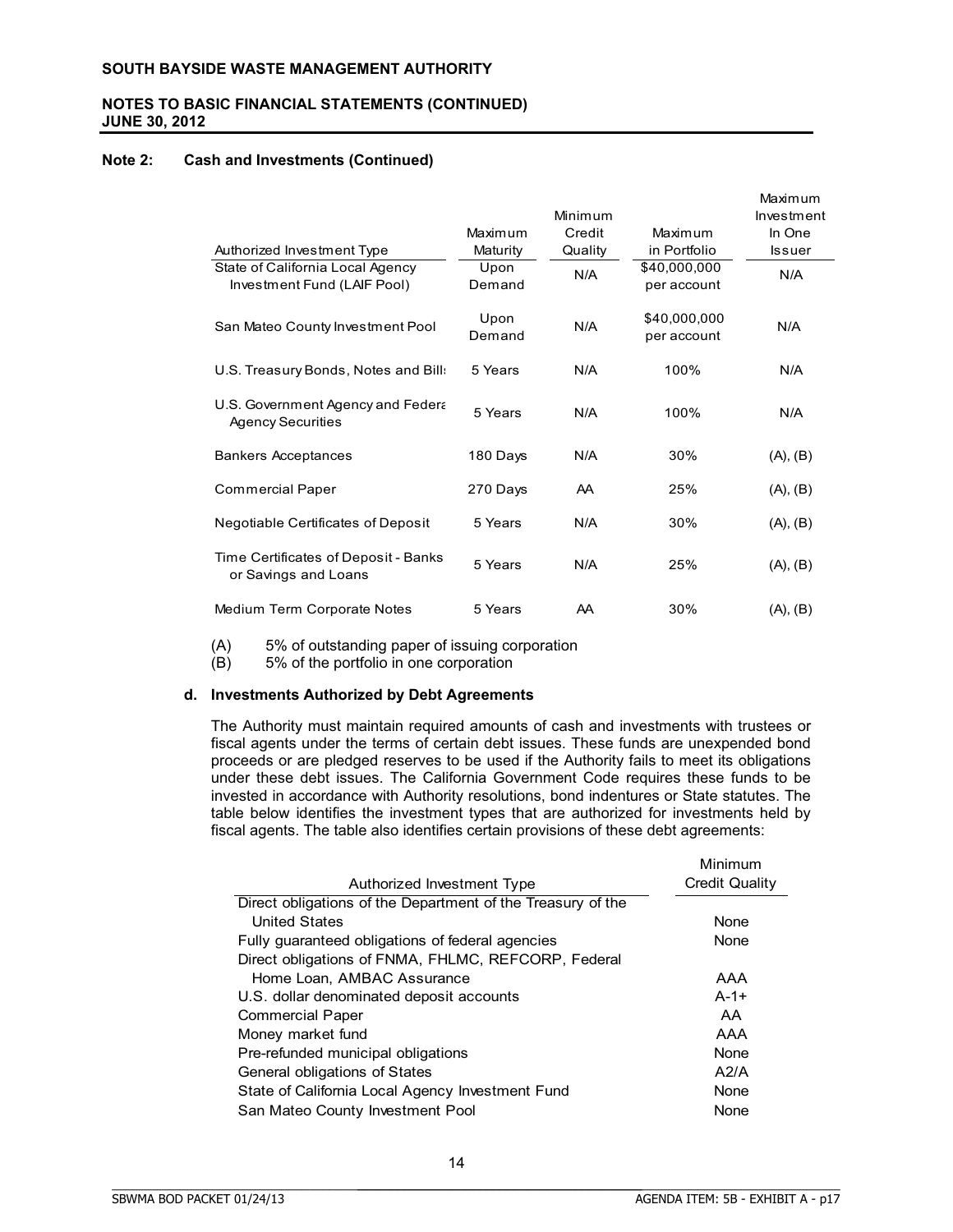### **Note 2: Cash and Investments (Continued)**

#### **e. Interest Rate Risk**

Interest rate risk is the risk that changes in market interest rates will adversely affect the fair value of an investment. Normally, the longer the maturity of an investment, the greater the sensitivity of its fair value to changes in market interest rates. The Authority generally manages its interest rate risk by holding investments to maturity.

Information about the sensitivity of the fair values of the Authority's investments (including investments held by bond trustees) to market interest rate fluctuations is provided by the following table that shows the distribution of the Authority's investments by maturity or earliest call date:

| Investment Type                                                                                                             | 12 Months<br>or less         | Total                        |
|-----------------------------------------------------------------------------------------------------------------------------|------------------------------|------------------------------|
| San Mateo County Investment Pool<br>California Local Agency Investment Fund<br>Cash and Cash Equivalents with Fiscal Agent: | 2,125,381<br>S<br>10,743,368 | 2,125,381<br>S<br>10,743,368 |
| Money Market Fund                                                                                                           | 6,193,483                    | 6,193,483                    |
| <b>Total Investments</b>                                                                                                    | 19,062,232                   | 19,062,232                   |
| Total Cash in Bank and Cash on Hand                                                                                         |                              | 1,036,722                    |
| <b>Total Cash and Investments</b>                                                                                           |                              | 20,098,954                   |

#### Local Agency Investment Fund

The Authority is a participant in the Local Agency Investment Fund (LAIF) that is regulated by California Government Code Section 16429 under the oversight of the Treasurer of the State of California. The Authority reports its investment in LAIF at the fair value amount provided by LAIF, which is the same as the value of the pool share. The balance available for withdrawal is based on the accounting records maintained by LAIF, which are recorded on an amortized cost basis. Included in LAIF's investment portfolio are collateralized mortgage obligations, mortgage-backed securities, other asset-backed securities, loans to certain state funds, and floating rate securities issued by federal agencies, government-sponsored enterprises, United States Treasury Notes and Bills, and corporations.

## San Mateo County Investment Fund

The Authority is a voluntary participant in the San Mateo County Investment Fund (SMCIF) that is regulated by California Government Code Section 53600 under the oversight of the treasurer of the County of San Mateo. The Authority reports its investment in SMCIF at the fair value amount provided by SMCIF. The balance available for withdrawal is based on the accounting records maintained by SMCIF, which are recorded on an amortized cost basis. Included in SMCIF's investment portfolio are U.S. Treasury Notes, obligations issued by agencies of the U.S. Government, LAIF, corporate notes, commercial paper, collateralized mortgage obligations, mortgagebacked securities, other asset-backed securities, and floating rate securities issued by federal agencies, government-sponsored enterprises, and corporations. The Authority reports its investments in SMCIF at the fair value amounts provided by SMCIF, which is the same as the value of the pool share.

BBBBBBBBBBBBBBBBBBBBBBBBBBBBBBBBBBBBBBBBBBBBBBBBBBBBBBBBBBBBBBBBBBBBBBB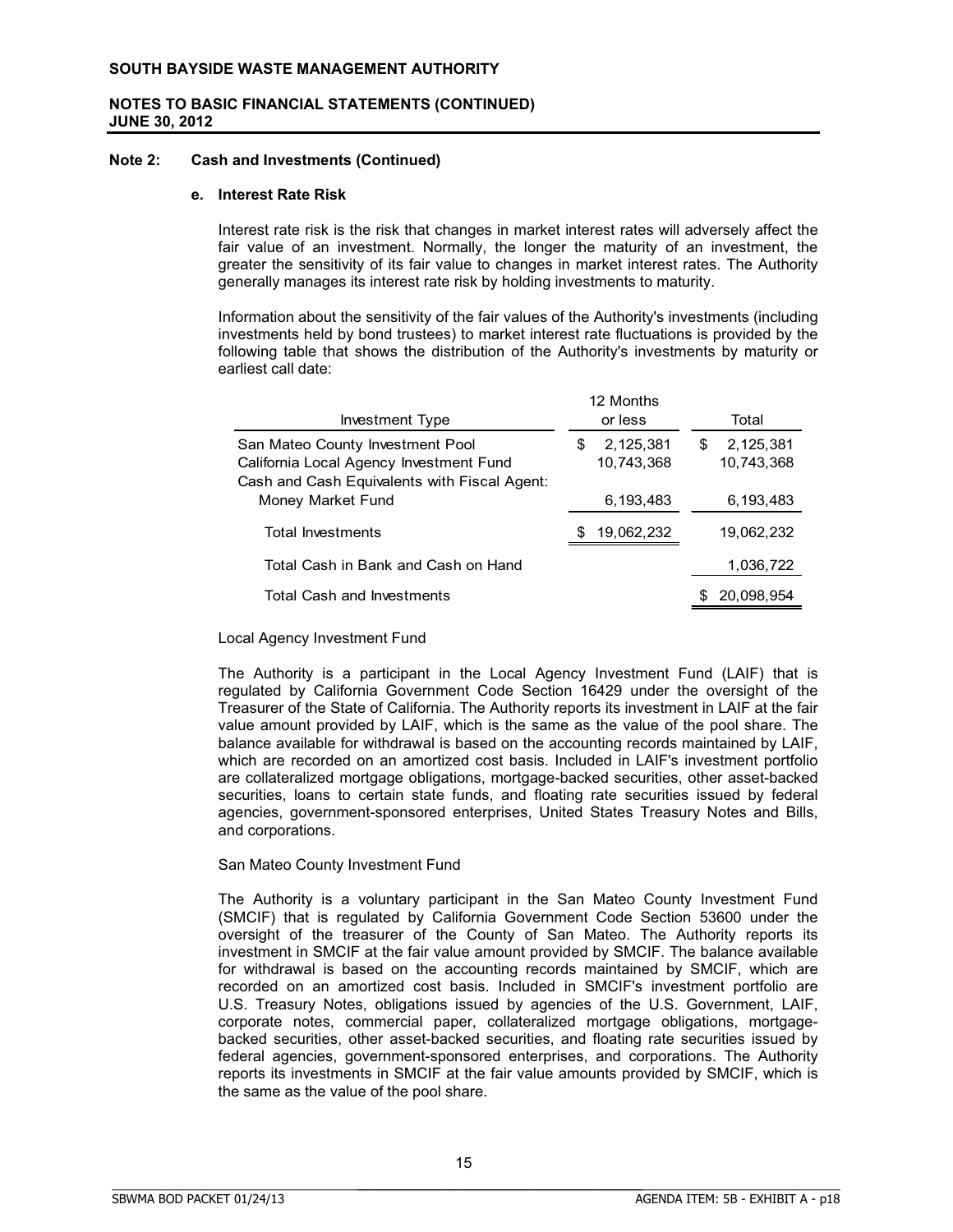#### **Note 2: Cash and Investments (Continued)**

#### **f. Credit Risk**

Credit risk is the risk that an issuer of an investment will not fulfill its obligation to the holder of the investment. This is measured by the assignment of a rating by a nationally recognized statistical rating organization.

Presented below is the actual rating as of June 30, 2012 for each investment type as provided by Moody's ratings:

| <b>Investment Type</b>                                                      | AAA             | Total                   |
|-----------------------------------------------------------------------------|-----------------|-------------------------|
| Cash and Cash Equivalents with Fiscal Agent:<br>Money Market Fund           | 6,193,483<br>S. | 6,193,483<br>\$         |
| California Local Agency Investment Fund<br>San Mateo County Investment Pool |                 | 10,743,368<br>2,125,381 |
| <b>Total Investments</b>                                                    |                 | 19,062,232              |
| Total Cash in Bank and Cash on Hand                                         |                 | 1,036,722               |
| <b>Total Cash and Investments</b>                                           |                 | \$20,098,954            |

#### **g. Concentration of Credit Risk**

The Authority's investment policy contains certain limitations on the amount that can be invested in any one issuer. In certain categories, these limitations surpass those required by California Government Code Sections 53600 et seq. Investments in any one issuer, other than U.S. Treasury securities, mutual funds, and external investment pools that represent 5% or more of total Entity-wide investments. There were no such investments at June 30, 2012.

## **Note 3: Capital Assets and Facilities Operations**

Pursuant to a sales agreement with Republic Services, Inc., the Authority purchased land, and buildings and personal property amounting to \$14 million and \$5.228 million, respectively. These facilities comprise the San Carlos Transfer Station and San Mateo Recyclery. The Authority signed an agreement to lease back the facilities to Republic Services, Inc. which operates them. This agreement expired on December 31, 2006 and the Authority has extended the agreement until December 31, 2010. The Authority signed a new agreement effective January 1, 2011 with South Bay Recycling to operate the facility. For the year ended June 30, 2012 the Authority paid \$13,971,093 to South Bay Recycling to operate the Facility.

BBBBBBBBBBBBBBBBBBBBBBBBBBBBBBBBBBBBBBBBBBBBBBBBBBBBBBBBBBBBBBBBBBBBBBB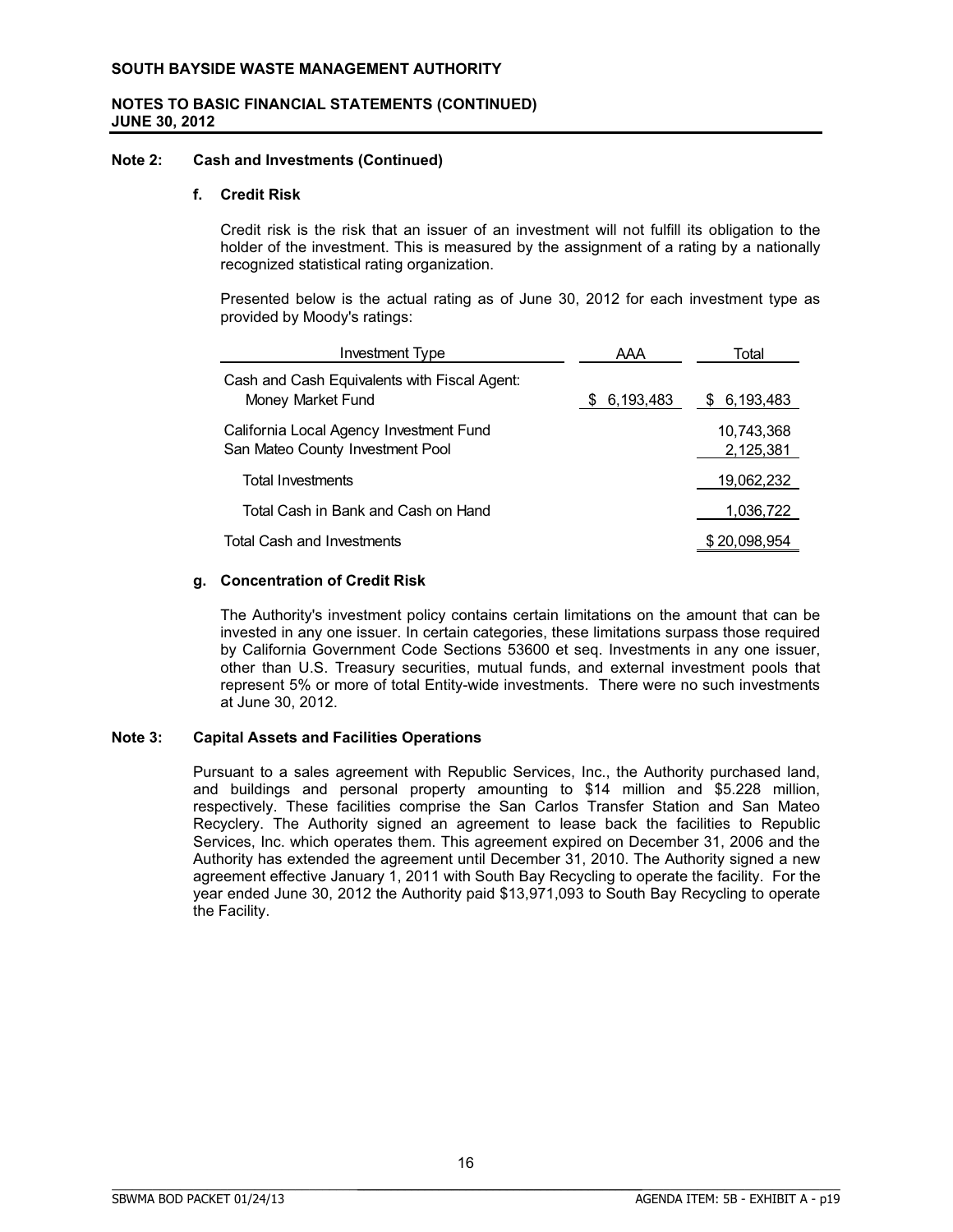### **Note 4: Capital Assets**

Changes in capital assets were as follows for fiscal ended June 30, 2012:

|                                   | <b>Balance</b><br>July 1, 2011 | Adjustments*   | <b>Additions</b> | <b>Retirements</b> | <b>Balance</b><br>June 30, 2012 |
|-----------------------------------|--------------------------------|----------------|------------------|--------------------|---------------------------------|
| Capital assets not depreciated:   |                                |                |                  |                    |                                 |
| Land                              | \$14,000,000                   | \$             | \$               | \$                 | \$14,000,000                    |
| <b>Construction in Progress</b>   | 48,618,890                     | (49,703,857)   | 2,248,621        |                    | 1,163,654                       |
| Total non-depreciable assets      | 62,618,890                     | (49, 703, 857) | 2,248,621        |                    | 15, 163, 654                    |
| Capital assets being depreciated: |                                |                |                  |                    |                                 |
| <b>Buildings</b>                  | 4,340,224                      | 29,097,441     | 440.484          |                    | 33,878,149                      |
| Equipment                         | 1,819,150                      | 20,606,416     | 53,862           |                    | 22,479,428                      |
| Total depreciable assets          | 6,159,374                      | 49,703,857     | 494,346          |                    | 56, 357, 577                    |
| Less accumulated depreciation:    |                                |                |                  |                    |                                 |
| <b>Buildings</b>                  | (3,331,466)                    | (536,083)      | (1, 279, 674)    |                    | (5, 147, 223)                   |
| Equipment                         | (1,315,383)                    | (814,765)      | (1,888,658)      |                    | (4,018,806)                     |
| Total accumulated depreciation    | (4,646,849)                    | (1,350,848)    | (3, 168, 332)    |                    | (9, 166, 029)                   |
| Net depreciable assets            | 1,512,525                      | 48,353,009     | (2,673,986)      |                    | 47,191,548                      |
| Capital assets, net               | \$64,131,415                   | \$(1,350,848)  | \$<br>(425, 365) | \$                 | \$62,355,202                    |

\*Adjustments were made to correct assets not properly placed into service in prior years.

#### **Note 5: Revenue Bonds**

The Authority's debt issues and transactions are summarized below and discussed in detail thereafter.

|                                                                       | <b>Balance</b><br>July 1, 2011      | Additions |                          |    | Retirements              | <b>Balance</b><br>June 30, 2012 | Due within<br>one year |
|-----------------------------------------------------------------------|-------------------------------------|-----------|--------------------------|----|--------------------------|---------------------------------|------------------------|
| 2009A Solid Waste<br><b>System Revenue Bonds</b><br>2009B Solid Waste | \$53,500,000                        | \$        |                          | \$ | $\overline{\phantom{a}}$ | \$53,500,000                    | 1,095,000<br>\$.       |
| System Revenue Bonds                                                  | 3,000,000                           |           |                          |    |                          | 3,000,000                       |                        |
|                                                                       | \$56,500,000                        | \$        | $\overline{\phantom{a}}$ | £. | -                        | 56,500,000                      | 1,095,000              |
|                                                                       | Add: Unamortized premiums/discounts |           |                          |    |                          | 179,747                         |                        |
|                                                                       |                                     |           | Net Long-Term Debt       |    |                          | \$56,679,747                    |                        |

#### **a. Solid Waste Enterprise Revenue Bonds Series 2009A**

BBBBBBBBBBBBBBBBBBBBBBBBBBBBBBBBBBBBBBBBBBBBBBBBBBBBBBBBBBBBBBBBBBBBBBBBBBBBBB

On September 2, 2009, the Authority issued \$53,500,000 of *Solid Waste Enterprise Revenue Bonds Series 2009A.* The 2009A Bonds were issued to pay for the construction and renovation of a solid waste materials recovery facility and transfer station and related equipment, to fund a Reserve Fund, to fund capitalized interest, and to fund certain working capital and pay other costs, including issuance costs.

The series 2009A bonds are solely payable from and secured by the net revenues and debt service reserve fund held by the Authority's trustee, as defined under the bond indenture. Net Revenues means, for any period, all of the revenues during such period less all of the maintenance and operation costs during such period. Revenues mean all gross income and revenue received or receivable by the Authority.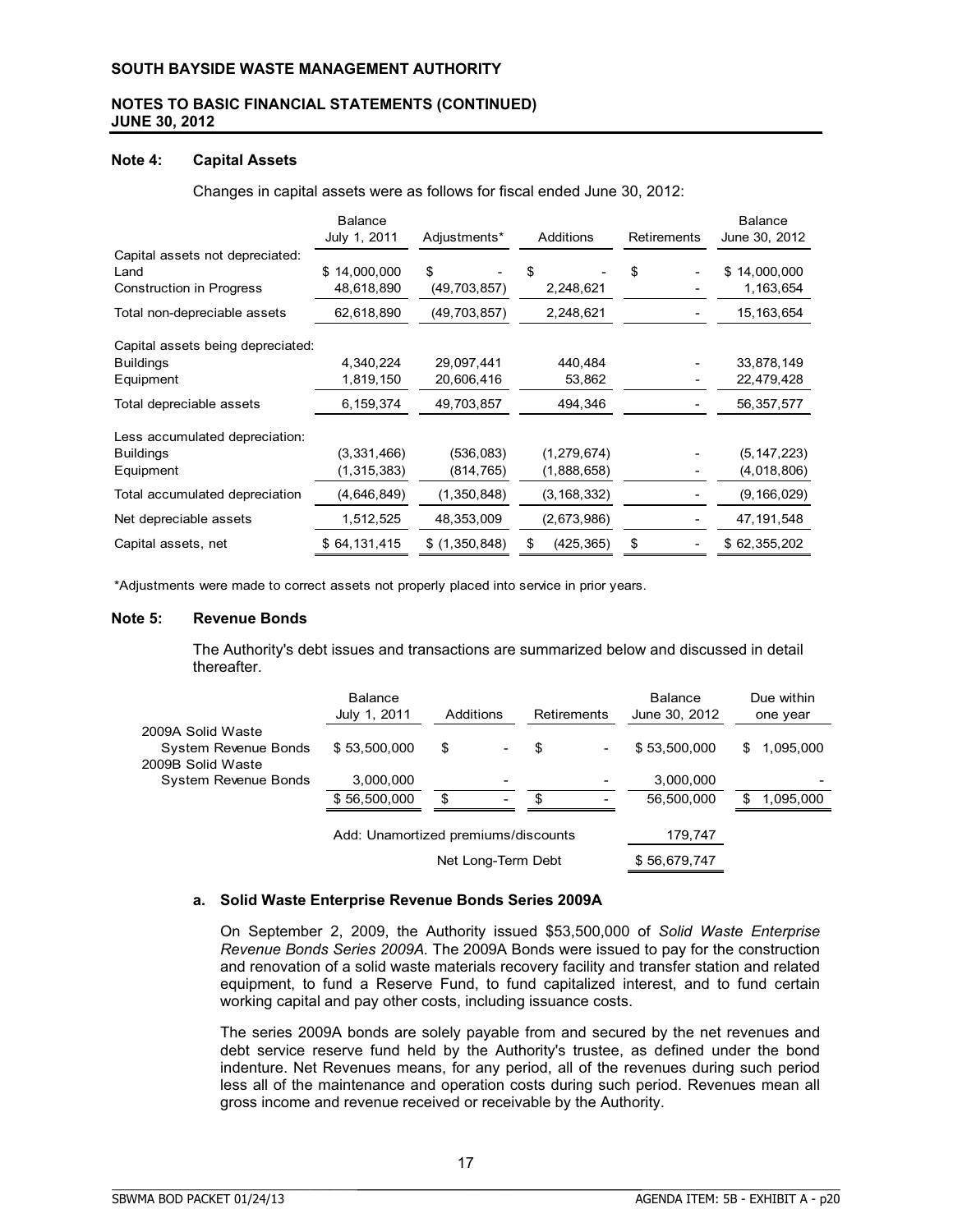#### **Note 5: Revenue Bonds (Continued)**

Principal payments are payable annually on September 1, commencing September 1, 2012. The bond bears interest at 3.5%-6.0% which is payable semi-annually on September 1 and March 1, commencing on March 1, 2010.

#### **b. Solid Waste Enterprise Revenue Bonds Series 2009B**

On September 2, 2009, the Authority also issued \$3,000,000 of taxable Solid Waste Enterprise Revenue Bonds Series 2009B.

The series 2009B bonds are solely payable from and secured by the subordinate net revenues, as defined under the bond indenture. Subordinate net revenues means, for any period, net revenues during such period remaining after payment of all amounts required to be paid pursuant to the senior lien obligations or a senior lien indenture during such period, in an amount that is equal to debt service on the bonds and any subordinate parity obligations.

Principal repayment in entirety in the amount of \$3,000,000 is due September 14, 2014. The bond bear interest at 3.5%-6.0% which is payable semi-annually on September 1 and March 1, commencing March 1, 2010.

#### **c. Revenue Pledge**

The bonds are secured by a pledge of the Authority's Net Revenue as defined under the bond indenture. For the 2009A bonds, the pledge of future net revenue ends upon repayment of the 2009A bonds in the amount \$53.5 million in remaining debt service on the bonds which is scheduled to occur in 2036. For the 2009B bonds, the pledge of future net revenue ends upon repayment of the 2009B bonds in the amount of \$3 million which is scheduled to occur in 2014.

For fiscal year 2012, gross revenues including operating revenues and non-operating interest earnings amounted to \$40,081,768; and operating and maintenance costs, including operating expenses, transfers out for overhead and administrative cost but not interest, depreciation or amortization and amounted to \$33,543,457. As a result, the net revenue for fiscal year 2012 amounted to \$6,538,311, which represented coverage of 2.06 times over the \$3,177,863 in debt service paid during the year for the two bonds.

#### **d. Debt Service Requirements**

Annual debt service requirements on the bonds are shown below with specified repayment terms:

| For the Year Ending<br>June 30 | Principal |            | Interest |            | Total |             |
|--------------------------------|-----------|------------|----------|------------|-------|-------------|
| 2013                           | \$        | 1,095,000  | \$       | 3,150,488  | \$    | 4,245,488   |
| 2014                           |           | 1,150,000  |          | 3,094,363  |       | 4,244,363   |
| 2015                           |           | 4,205,000  |          | 2,960,488  |       | 7,165,488   |
| 2016                           |           | 1,270,000  |          | 2,833,138  |       | 4,103,138   |
| 2017                           |           | 1,310,000  |          | 2,784,713  |       | 4,094,713   |
| 2018-2022                      |           | 7,500,000  |          | 13,096,131 |       | 20,596,131  |
| 2023-2027                      |           | 9,665,000  |          | 11,630,563 |       | 21,295,563  |
| 2028-2032                      |           | 12,940,000 |          | 8,695,188  |       | 21,635,188  |
| 2033-2037                      |           | 17,365,000 |          | 6,212,700  |       | 23,577,700  |
| Total                          | \$        | 56.500.000 | \$       | 54.457.772 | \$.   | 110.957.772 |

BBBBBBBBBBBBBBBBBBBBBBBBBBBBBBBBBBBBBBBBBBBBBBBBBBBBBBBBBBBBBBBBBBBBBBB

 $F = \frac{1}{2}$  the Year Endington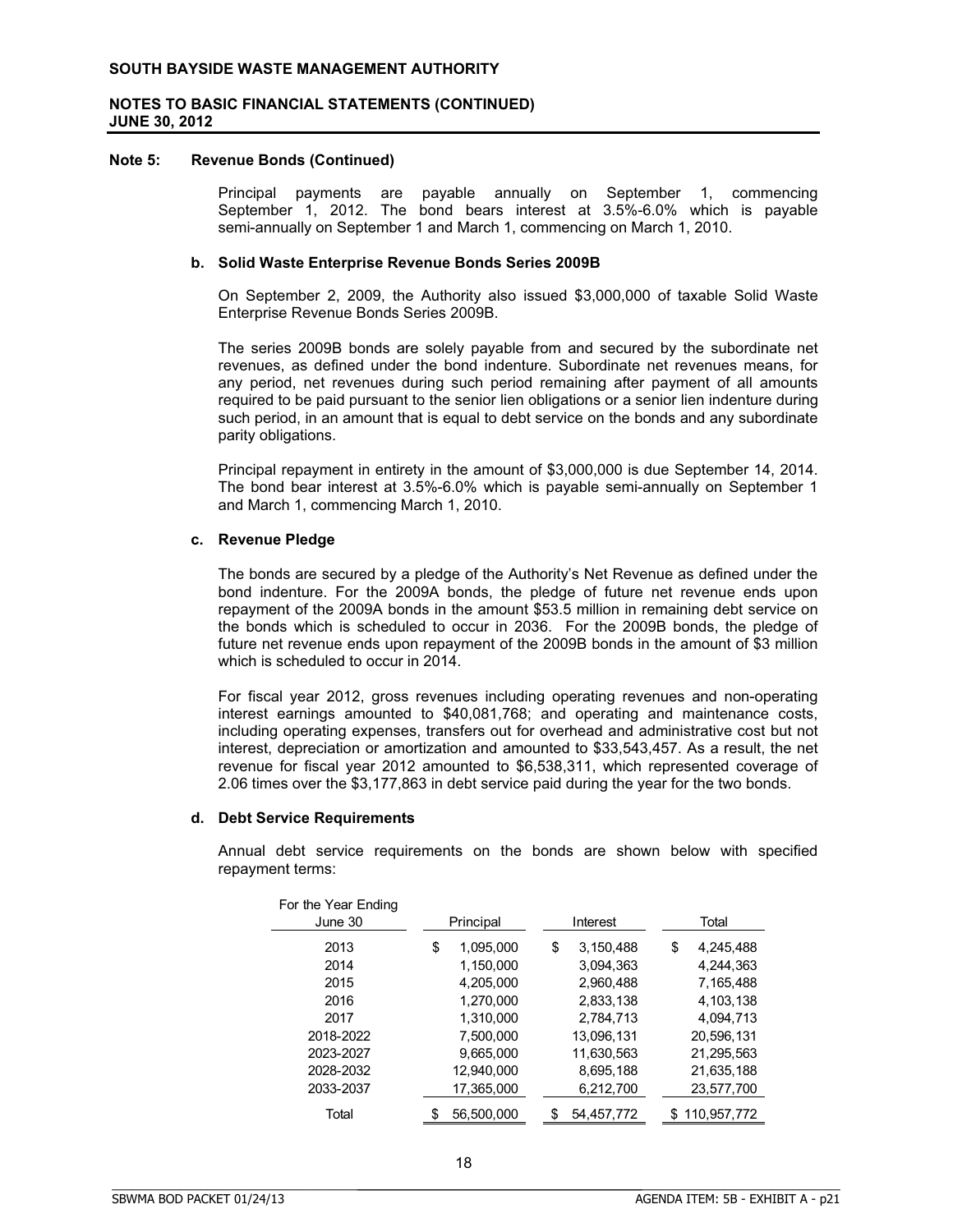## **NOTES TO BASIC FINANCIAL STATEMENTS (CONTINUED) JUNE 30, 2012**

#### **Note 6: Insurance**

The Authority purchases commercial insurance policies to protect itself from claims arising from the following types of losses: Coverage

| <b>Type of Coverage</b>                                                  | -------<br>Limits           |  |  |
|--------------------------------------------------------------------------|-----------------------------|--|--|
| General Aggregate Limit<br>Products-Completed Operations Aggregate Limit | 2,000,000<br>S<br>2.000.000 |  |  |
| Personal and Advertising Injury Limit                                    | 1.000.000                   |  |  |
| Each Occurrence                                                          | 1.000.000                   |  |  |
| Damage to Rented Premises Limit                                          | 300,000                     |  |  |
| Medical Expense Limit (Any one person)                                   | 25.000                      |  |  |
| Hired & Non-Owned Auto Limit                                             | 1.000.000                   |  |  |
| <b>Pollution Legal Liability</b>                                         | 1.000.000                   |  |  |
| Self-Insured Retention (SIR)                                             | \$10,000 SIR                |  |  |
| Environmental Impact Liability                                           | per Incident                |  |  |

#### **Note 7: Pollution Remediation**

Since 2000, the Authority has been the property owner of 333 Shoreway Road in San Carlos, a property which has ground water contamination. However, the County regulator has identified the site operator and former property owner, Allied Waste (Allied), as the responsible party.

There has been an ongoing project to treat ground water contamination for at least six years that Allied as the responsible party had been paying for. The contamination predates the ownership of the property by the Authority in 2000. Several sites have been treated except for one site under the building which remains contaminated and awaits treatment pending approval of the treatment method by the County. The project for this treatment and subsequent site monitoring remains outstanding as of June 30, 2012. This project to treat the contaminated site is in the preliminary stage. Final cost is unknown but estimated to not exceed \$1,500,000 over the next ten years, ending in fiscal year 2020.

In fiscal year 2010, the Authority and the on-site contractor, Republic Services (formerly Allied Waste and BFI) signed a settlement and release agreement. As part of the agreement, Republic Services paid the Authority \$1,500,000 as the estimated cost of remediation project. Remediation cost estimate was negotiated with Allied per methods approved by County regulators based on input from environmental engineers on remaining cost of work. There was no known additional cost as of June 30, 2012. As of June 30, 2012, the Authority had recorded \$1,394,238 of accrued liabilities.

#### **Note 8: Net Assets**

#### **a. Designations**

The Authority has designated \$9,511,677 of the unrestricted net assets for future spending plans or concerns about the availability of future resources. These amounts include \$3,632,524 for operations, \$3,632,534 for rate stabilization, \$612,500 for equipment replacement, \$661,136 for master plan spending and \$972,973 for the repayment of the 2009 B bond payable. These designations may be modified, amended or removed by Authority Board action.

### **b. Restatements**

Net assets have been restated by \$1,350,848 to depreciate assets completed but not placed into service in the prior year.